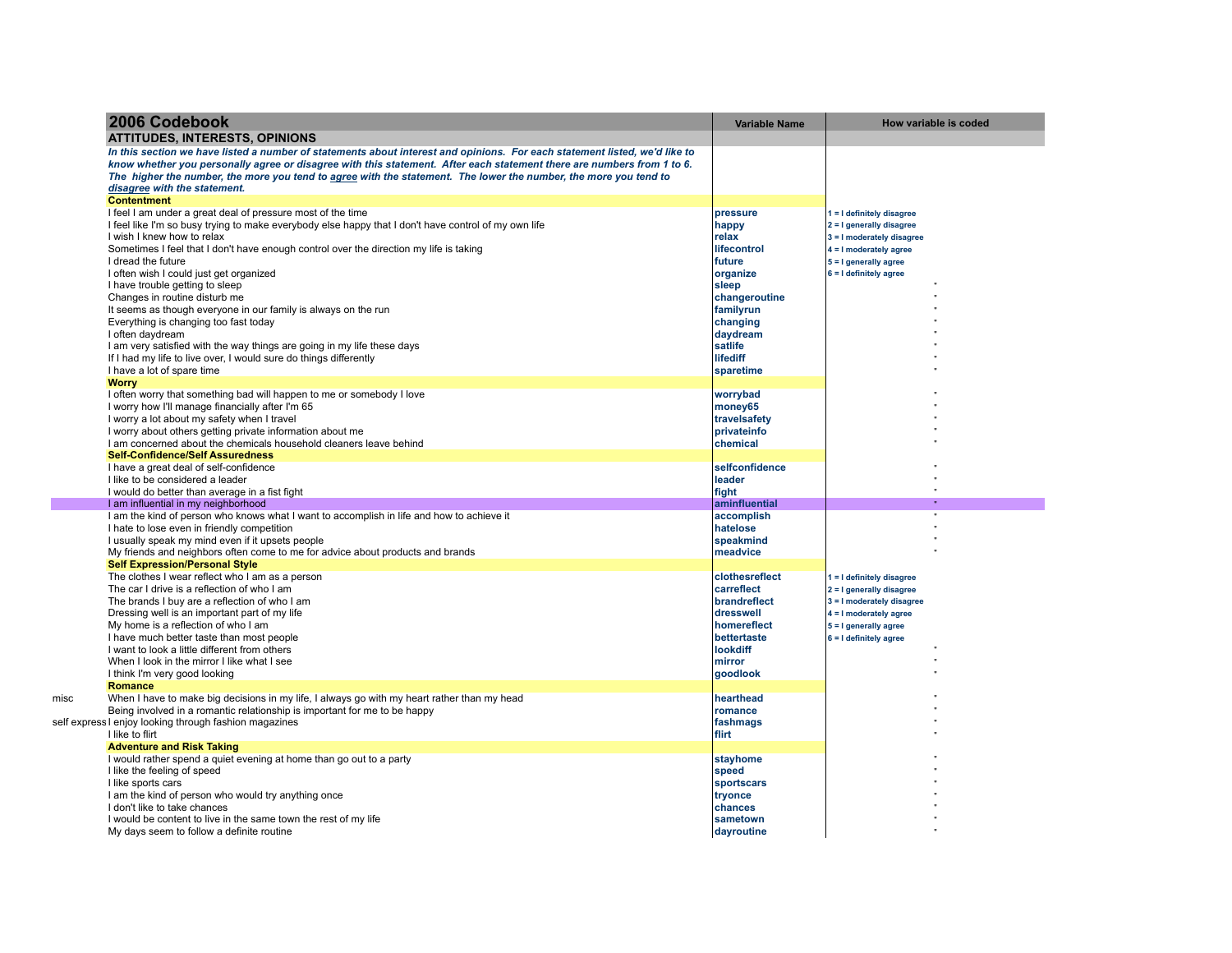| Indulgence                                                                                                                              |                          |                            |
|-----------------------------------------------------------------------------------------------------------------------------------------|--------------------------|----------------------------|
| I like to indulge myself                                                                                                                | indulge                  | 1 = I definitely disagree  |
| I like to pamper myself                                                                                                                 | pamper                   | 2 = I generally disagree   |
| I like to reward myself with rich, indulgent sweets                                                                                     | rewardsweets             | 3 = I moderately disagree  |
| I often reward myself by buying expensive items                                                                                         | rewarditems              | 4 = I moderately agree     |
| <b>Future Accomplishments</b>                                                                                                           |                          | 5 = I generally agree      |
| My greatest achievements are still ahead of me                                                                                          | achieve                  | 6 = I definitely agree     |
| I will probably move at least once in the next five years                                                                               | movefive                 |                            |
| I will probably have more money to spend next year than I have now                                                                      | moremoney                |                            |
| I would rather live in or near a big city than in or near a small town                                                                  | bigcity                  |                            |
| <b>Friends</b>                                                                                                                          |                          |                            |
| I spend a lot of time visiting friends                                                                                                  | visitfriends             |                            |
| I have a lot of friends                                                                                                                 | <b>lotfriends</b>        |                            |
| I often seek out the advice of my friends regarding brands and products                                                                 | brandinfo                |                            |
| I rely heavily on friends and family for quidance when purchasing a vehicle                                                             | relyvehicle              |                            |
| I wish I could spend more time with my friends                                                                                          | timefriends              |                            |
| <b>Shopping</b>                                                                                                                         |                          |                            |
| I view shopping as a form of entertainment                                                                                              | shopentertain            |                            |
| I like to buy new and different things                                                                                                  | buynew                   |                            |
| I am usually among the first to try new products                                                                                        | newprod                  |                            |
| I prefer to buy products with designer names                                                                                            | designer                 |                            |
| <b>Pay for Service</b>                                                                                                                  |                          |                            |
| I am willing to pay higher prices at places that offer better customer service                                                          | betterservice            |                            |
| I would be willing to pay more for products and services that save me time and hassles                                                  | paytime                  |                            |
| I would be willing to pay for advice on how to handle my finances and investments                                                       | payadvice                |                            |
| I'd rather pay somewhat higher prices at a store that's close to my home than go out of my way a little to get somewhat lower prices    |                          |                            |
| elsewhere                                                                                                                               | payclose                 |                            |
| <b>Finances</b>                                                                                                                         |                          |                            |
| Credit cards have gotten me into too much debt                                                                                          | creditdebt               | 1 = I definitely disagree  |
| Our family is too heavily in debt today                                                                                                 | famdebt                  | $2 = I$ generally disagree |
| Our family income is high enough to satisfy nearly all our important desires                                                            | desire                   | 3 = I moderately disagree  |
| No matter how fast our income goes up we never seem to get ahead                                                                        | ahead                    | $4 = 1$ moderately agree   |
| Saving for the future is a luxury I can't afford right now                                                                              | savelux                  | 5 = I generally agree      |
| I am not very good at saving money                                                                                                      | savemon                  | $6 = 1$ definitely agree   |
| I am an impulse buyer                                                                                                                   | impulse                  |                            |
| I frequently buy things even when I can't afford them                                                                                   | buyafford                |                            |
| I pretty much spend for today and let tomorrow bring what it will                                                                       | spendtoday               |                            |
| I consult Consumer Reports or similar publications before making a major purchase                                                       | consreport               |                            |
| Before going shopping, I sit down and make out a complete shopping list                                                                 | shoplist                 |                            |
| I don't know much about investing money                                                                                                 | investing                |                            |
| In our family, I take care of the checkbook and pay the bills                                                                           | famcheck                 |                            |
| <b>Financial Safety and Retirement</b>                                                                                                  |                          |                            |
| On a job, security is more important than money<br>When making an investment, maximum safety is more important than high interest rates | securejob                |                            |
|                                                                                                                                         | safety<br>retirepriority |                            |
| Planning for retirement is one of my top financial priorities                                                                           | planretire               |                            |
| I understand the importance of planning for retirement<br>Family                                                                        |                          |                            |
| Children are the most important thing in a marriage                                                                                     | kidimport                |                            |
| When making important family decisions, consideration of the children should come first                                                 | childfirst               |                            |
| Our whole family usually eats dinner together                                                                                           | famdin                   |                            |
| I worry about how my family would take care of themselves if I were to die or be disabled                                               | familycare               |                            |
| I feel guilty when I serve convenience foods to my family                                                                               | convfood                 |                            |
| A successful career is at least as important as being a good spouse or parent                                                           | careerimport             |                            |
| <b>Religion</b>                                                                                                                         |                          |                            |
| Religion is an important part of my life                                                                                                | religion                 |                            |
| I believe in God                                                                                                                        | god                      |                            |
| I believe in the existence of the Devil                                                                                                 | devil                    |                            |
| It's important to me to find spiritual fulfillment                                                                                      | spiritualfill            |                            |
| <b>Socio-Political Attitudes</b>                                                                                                        |                          |                            |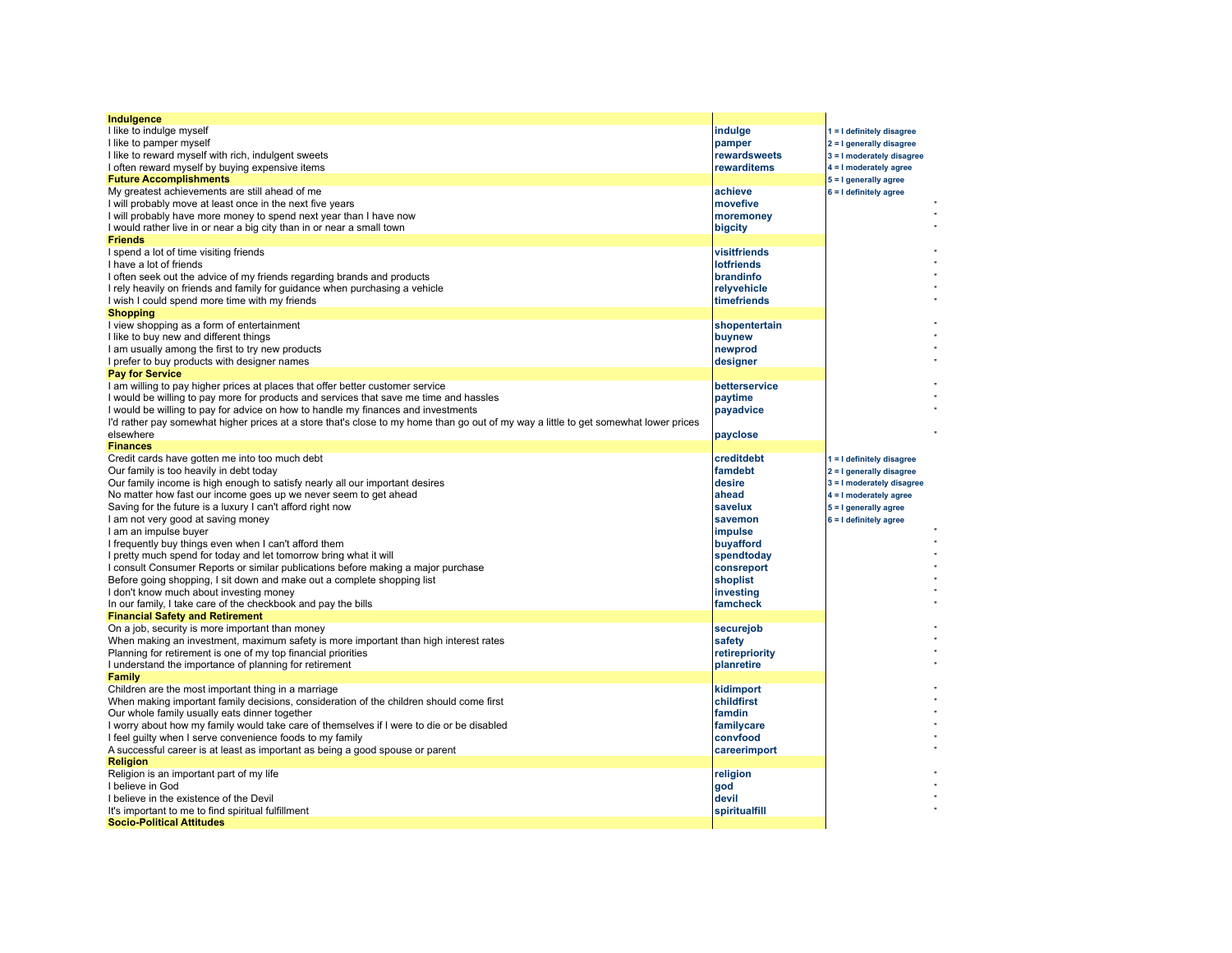| Public high schools should be allowed to distribute condoms to students<br>I am in favor of legalizing same sex marriages<br>I am in favor of legalized abortions<br>I am in favor of the death penalty<br>My vote doesn't count<br>Becoming a success is a matter of hard work; luck has little or nothing to do with it<br>Most people are impolite<br>Most people are honest<br>Women have fewer opportunities in the workplace than men<br><b>Sex Roles</b>                                                                                                                                                                                                                                                                      | hscondom<br>samesex<br>abortion<br>deathpen<br>votecount<br><b>success</b><br>impolite<br>honest<br>womenfewer                     | 1 = I definitely disagree<br>2 = I generally disagree<br>3 = I moderately disagree<br>4 = I moderately agree<br>5 = I generally agree<br>$6 = 1$ definitely agree |
|--------------------------------------------------------------------------------------------------------------------------------------------------------------------------------------------------------------------------------------------------------------------------------------------------------------------------------------------------------------------------------------------------------------------------------------------------------------------------------------------------------------------------------------------------------------------------------------------------------------------------------------------------------------------------------------------------------------------------------------|------------------------------------------------------------------------------------------------------------------------------------|-------------------------------------------------------------------------------------------------------------------------------------------------------------------|
| Men are naturally better leaders than women<br>The father should be the boss in the house<br>The best way of life is a marriage where the husband works while the wife stays home and takes care of the house and kids                                                                                                                                                                                                                                                                                                                                                                                                                                                                                                               | menlead<br><b>boss</b><br>bestlife                                                                                                 |                                                                                                                                                                   |
| Race<br>I think it's OK for a person to marry someone of a different race<br>I would prefer to live in a racially integrated neighborhood                                                                                                                                                                                                                                                                                                                                                                                                                                                                                                                                                                                            | marrydiff<br>integrated                                                                                                            |                                                                                                                                                                   |
| <b>Propriety</b><br>Profanity offends me<br>TV commercials place too much emphasis on sex<br>I have somewhat old-fashioned tastes and habits                                                                                                                                                                                                                                                                                                                                                                                                                                                                                                                                                                                         | profanity<br>adsex<br>oldfash                                                                                                      |                                                                                                                                                                   |
| <b>Scientific Advances</b><br>I am opposed to genetically modified foods<br>In the long run, the scientific advances we are making will do more harm than good                                                                                                                                                                                                                                                                                                                                                                                                                                                                                                                                                                       | genetic<br>scienceharm                                                                                                             |                                                                                                                                                                   |
| <b>Big Companies</b><br>Banks are basically all the same<br>Utility companies don't care about their customers<br>Most big companies are just out for themselves<br><b>Conservation</b>                                                                                                                                                                                                                                                                                                                                                                                                                                                                                                                                              | banksame<br>utility<br>bigcomps                                                                                                    |                                                                                                                                                                   |
| I make a special effort to buy from businesses that are environmentally conscious<br>I make a strong effort to recycle everything I possibly can<br>I would be willing to accept a lower standard of living to conserve energy<br>I make special efforts to conserve energy                                                                                                                                                                                                                                                                                                                                                                                                                                                          | buyenvironment<br>recycle<br>lowerstandard<br>conserve                                                                             |                                                                                                                                                                   |
| <b>Charity</b><br>I make a special effort to buy from companies that support charitable causes<br>I make a special effort to support charitable causes<br>Contributing to charitable organizations is important to me                                                                                                                                                                                                                                                                                                                                                                                                                                                                                                                | buycharity<br>charitable<br>charity                                                                                                |                                                                                                                                                                   |
| <b>Travel</b><br>I like to visit places that are totally different from my home<br>I am interested in the cultures of other countries<br>I would feel lost if I were alone in a foreign country<br>I'd much rather vacation in or near the U.S. than far from the U.S.                                                                                                                                                                                                                                                                                                                                                                                                                                                               | visitdiff<br>cultures<br>foreign<br>usvacation                                                                                     |                                                                                                                                                                   |
| <b>Diet/Nutrition</b><br>I am careful about what I eat and drink in order to stay healthy<br>Nutritional information on food labels determines which products and brands I buy<br>I am concerned about the amount of additives, preservatives, or chemicals in food today<br>I am careful about what I eat and drink in order to keep my weight under control<br>I would be willing to pay more for a product with all natural ingredients<br>I try to avoid foods with additives and preservatives<br>I am willing to pay more for organic foods<br>I make a special effort to select foods that are fortified with vitamins and minerals<br>I make an effort to include soy in my diet<br>It is too expensive to eat healthy foods | eathealthy<br>nutlabel<br>addconcern<br>eatweight<br>paynatural<br>addavoid<br>organic<br>fortified<br><b>SOV</b><br>healthexpense | 1 = I definitely disagree<br>2 = I generally disagree<br>3 = I moderately disagree<br>4 = I moderately agree<br>5 = I generally agree<br>6 = I definitely agree   |
| <b>Health and Energy</b><br>I have more energy than most people my age<br>I feel a lot younger than my age<br>I am in excellent health<br>I do everything I should to take care of my health<br>I get more headaches than most people<br>If I don't feel well, I take a pain reliever or other medication right away                                                                                                                                                                                                                                                                                                                                                                                                                 | energy<br>feelyoung<br>exhealth<br>allhealth<br>headache<br>painreliever                                                           |                                                                                                                                                                   |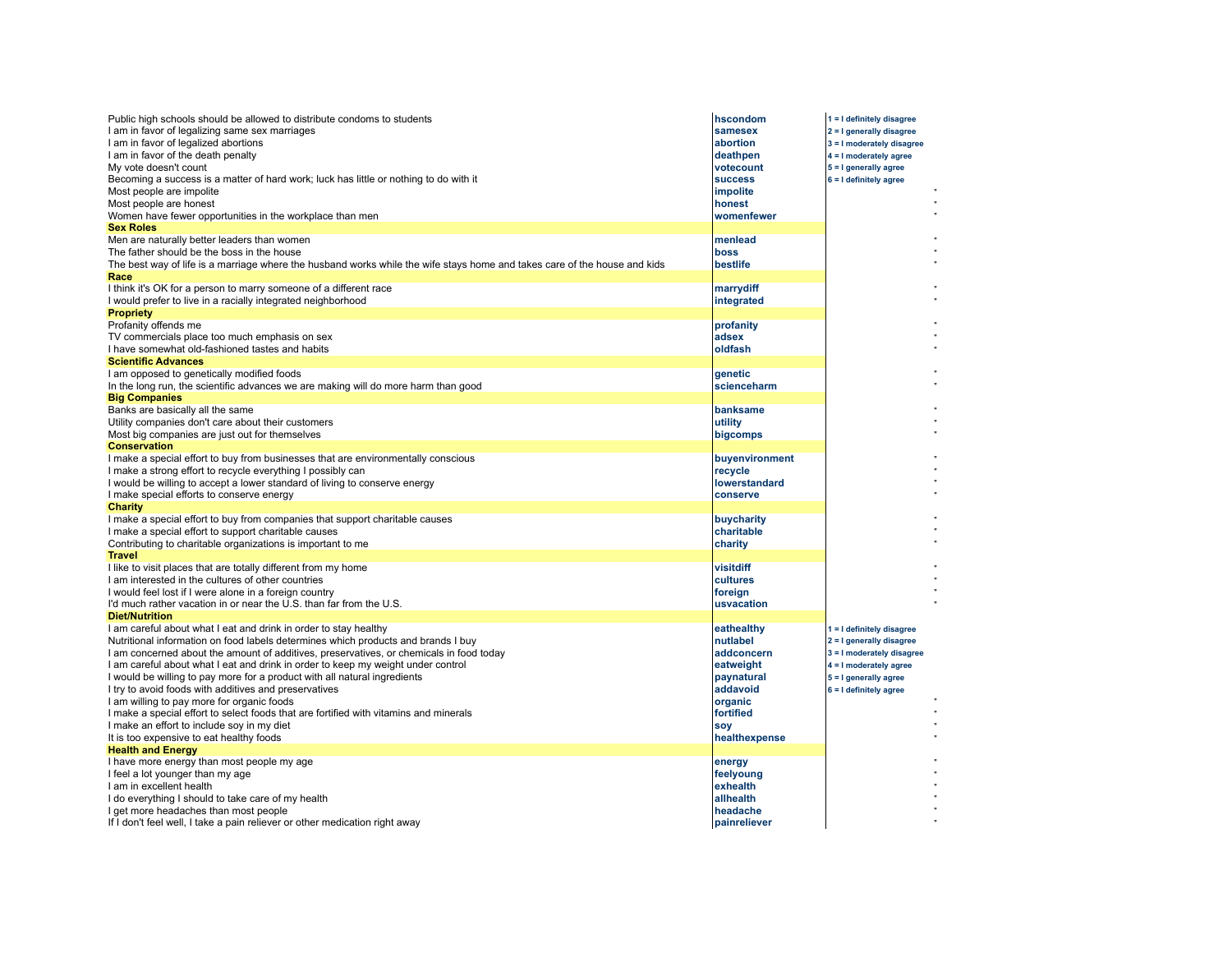| I rely on a number of sources for health information, besides my doctor<br><b>Cooking and Food</b>                                    | healthinfo      |                                             |
|---------------------------------------------------------------------------------------------------------------------------------------|-----------------|---------------------------------------------|
| I like to cook                                                                                                                        | cooklike        |                                             |
| I am a creative cook                                                                                                                  | createcook      |                                             |
| I am interested in spices and seasonings                                                                                              | spices          |                                             |
| I love to eat different foods with interesting flavors                                                                                | difffood        |                                             |
| Meal preparation should take as little time as possible                                                                               | mealprep        |                                             |
| <b>Cleanliness</b>                                                                                                                    |                 |                                             |
| You have to use disinfectants to get things really clean                                                                              | disinfect       |                                             |
|                                                                                                                                       |                 |                                             |
| Killing the germs in my house is an important part of keeping healthy                                                                 | killgerms       |                                             |
| The kind of dirt you can't see is worse than the kind of dirt you can see                                                             | dirt            |                                             |
| I am uncomfortable when the house is not completely clean                                                                             | cleanhouse      |                                             |
| <b>Internet and Technology</b>                                                                                                        |                 |                                             |
| The internet is the best way to keep in contact with others                                                                           | netcontact      |                                             |
| The internet is the best place to get information about products and services                                                         | netinfo         |                                             |
| Banking over the internet is too risky                                                                                                | <b>bankrisk</b> |                                             |
| Advanced technology is important to me                                                                                                | advancetech     |                                             |
| I consider myself tech-savvy                                                                                                          | techsavvy       |                                             |
| <b>Television Entertainment</b>                                                                                                       |                 |                                             |
| Magazines are more interesting than television                                                                                        | magtv           |                                             |
| I find the Internet more interesting than TV                                                                                          | netbetter       |                                             |
|                                                                                                                                       | tventer         |                                             |
| Television is my primary form of entertainment                                                                                        |                 |                                             |
| <b>Advertising</b>                                                                                                                    |                 |                                             |
| Advertising insults my intelligence                                                                                                   | adinsult        | 1 = I definitely disagree                   |
| Advertising directed to children should be taken off television                                                                       | adkids          | 2 = I generally disagree                    |
| Information from advertising helps me make better buying decisions                                                                    | adsbuy          | 3 = I moderately disagree                   |
| <b>Information Seeking</b>                                                                                                            |                 | $4 = 1$ moderately agree                    |
| I need to get the news (world, national, sports, etc.) everyday                                                                       | news            | 5 = I generally agree                       |
| I am interested in politics                                                                                                           | politics        | $6 = 1$ definitely agree                    |
| I am an avid sports fan                                                                                                               | sportsfan       |                                             |
| <b>Brands</b>                                                                                                                         |                 |                                             |
| When I have a favorite brand I buy it -- no matter what else is on sale                                                               | buybrand        |                                             |
| I try to stick to well-known brand names                                                                                              | stickbrand      |                                             |
| I buy only the best                                                                                                                   | buybest         |                                             |
| A store's own brand is usually a better buy than a nationally advertised brand                                                        | storebrand      |                                             |
| <b>Horoscopes and aliens</b>                                                                                                          |                 |                                             |
| I believe beings from other planets have visited Earth                                                                                | planets         |                                             |
|                                                                                                                                       |                 |                                             |
| I believe in horoscopes and astrology                                                                                                 | horoscope       |                                             |
| <b>Client-Specific Items</b>                                                                                                          |                 |                                             |
| If I need maintenance or repair on my car, my first choice would be a national chain (e.g. Midas, Meineke, Mr. Goodwrench, Firestone, |                 |                                             |
| etc.)                                                                                                                                 | carchain        |                                             |
| I would switch my credit cards for one that offers a better rewards program                                                           | creditreward    |                                             |
| When I buy shoes for myself, style is more important than comfort                                                                     | shoestyle       |                                             |
| I only play the lottery when the jackpot is very big                                                                                  | jackpot         |                                             |
| I consider myself a budget traveler                                                                                                   | budgettravel    |                                             |
| I like to buy insurance from an agent who can give me advice and personal service even if it costs a little bit more                  | buyinsure       |                                             |
| Misc                                                                                                                                  |                 |                                             |
| I like the look of a large lamp in a picture window                                                                                   | lamp            |                                             |
| A drink or two at the end of the day is a perfect way to unwind                                                                       | drink           |                                             |
|                                                                                                                                       |                 |                                             |
| <b>IDEAL SELF</b>                                                                                                                     |                 |                                             |
| Listed below are a number of words that could be used to describe a person. For each word, please check the box that                  |                 |                                             |
| describes the person you would ideally like to bein other words, your ideal self.                                                     |                 |                                             |
| Adventurous                                                                                                                           | adventurous     | 1 = Definitely does not describe ideal self |
| Affectionate                                                                                                                          | affectionate    |                                             |
| Ambitious                                                                                                                             | ambitious       |                                             |
| Assertive                                                                                                                             | assertive       |                                             |
|                                                                                                                                       |                 |                                             |
| Caring                                                                                                                                | caring          |                                             |
| Cheerful                                                                                                                              | cheerful        | 6 = Definitely does describe ideal self     |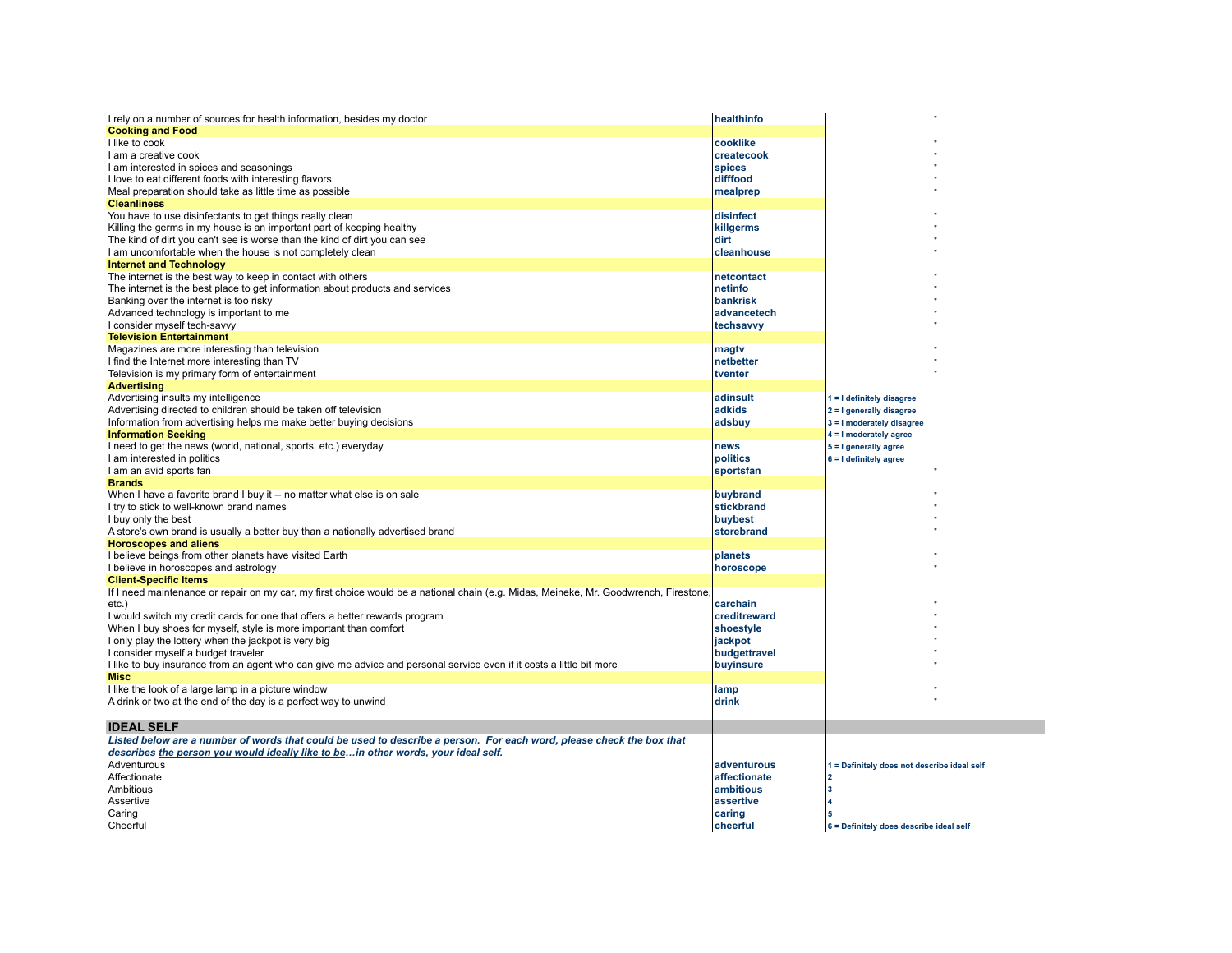| Clever                                                                                                                     | clever                   |                                             |
|----------------------------------------------------------------------------------------------------------------------------|--------------------------|---------------------------------------------|
|                                                                                                                            |                          |                                             |
| Competitive                                                                                                                | competetive              |                                             |
| Confident                                                                                                                  | confident                |                                             |
| Courageous                                                                                                                 | courageous               |                                             |
| Creative                                                                                                                   | creative                 |                                             |
|                                                                                                                            | curious                  |                                             |
| Curious/Inquisitive                                                                                                        |                          |                                             |
| Easy-going                                                                                                                 | easygoing                |                                             |
| Ethical                                                                                                                    | ethical                  |                                             |
| Exciting                                                                                                                   | exciting                 |                                             |
| Family-oriented                                                                                                            | familyoriented           |                                             |
|                                                                                                                            |                          |                                             |
| Friendly                                                                                                                   | friendly                 |                                             |
| Fun-loving                                                                                                                 | funloving                |                                             |
| Good-looking                                                                                                               | goodlooking              |                                             |
| Hard-working                                                                                                               | hardworking              |                                             |
|                                                                                                                            |                          |                                             |
| Humorous                                                                                                                   | humorous                 |                                             |
| In control                                                                                                                 | incontrol                |                                             |
| Independent                                                                                                                | independent              |                                             |
| Intelligent                                                                                                                | intelligent              |                                             |
| Leader                                                                                                                     | leaderself               |                                             |
|                                                                                                                            |                          |                                             |
| Logical                                                                                                                    | logical                  |                                             |
| Optimistic                                                                                                                 | optimistic               |                                             |
| Organized                                                                                                                  | organized                |                                             |
| Outdoorsperson                                                                                                             | outdoorsy                |                                             |
|                                                                                                                            |                          |                                             |
| Outgoing                                                                                                                   | outgoing                 | 1 = Definitely does not describe ideal self |
| Outspoken                                                                                                                  | outspoken                |                                             |
| Perfectionist                                                                                                              | perfectionist            |                                             |
| Physically-fit                                                                                                             | physicallyfit            |                                             |
| Popular                                                                                                                    | popular                  |                                             |
|                                                                                                                            |                          |                                             |
| Powerful                                                                                                                   | powerful                 | 6 = Definitely does describe ideal self     |
| Practical                                                                                                                  | practical                |                                             |
| Romantic                                                                                                                   | romantic                 |                                             |
| Self-disciplined                                                                                                           | selfdisciplined          |                                             |
| Sensitive                                                                                                                  | sensitive                |                                             |
|                                                                                                                            |                          |                                             |
| Serious                                                                                                                    | serious                  |                                             |
| Sexy                                                                                                                       | sexy                     |                                             |
| Sophisticated                                                                                                              | sophisticated            |                                             |
| Spiritual                                                                                                                  | spiritual                |                                             |
|                                                                                                                            |                          |                                             |
| Stylish                                                                                                                    | stylish                  |                                             |
| Successful                                                                                                                 | successful               |                                             |
| Tolerant                                                                                                                   | tolerant                 |                                             |
| Traditional                                                                                                                | traditional              |                                             |
| Youthful                                                                                                                   | youthful                 |                                             |
|                                                                                                                            |                          |                                             |
|                                                                                                                            |                          |                                             |
| <b>AREAS OF INTEREST</b>                                                                                                   |                          |                                             |
| Listed below are a variety of topics that people might be interested in. Please indicate the topics you are interested in. |                          |                                             |
| Animals or pets                                                                                                            | interest1                | $1 = Yes$                                   |
|                                                                                                                            | interest2                | $0 = No$                                    |
| Arts and crafts (scrapbooking, knitting, painting, etc.)                                                                   |                          |                                             |
| <b>Business</b>                                                                                                            | interest3                |                                             |
| Cars/Vans/SUVs, Trucks, Motorcycles, etc.                                                                                  | interest4                |                                             |
| Children, Parenting                                                                                                        | interest5                |                                             |
| Computers (hardware or software)                                                                                           | interest6                |                                             |
|                                                                                                                            |                          |                                             |
| Electronics                                                                                                                | interest7                |                                             |
| Entertainment news, celebrity gossip                                                                                       | interest8                |                                             |
| Fashion                                                                                                                    | interest9                |                                             |
| Finance                                                                                                                    | interest10               |                                             |
| Food preparation and recipes                                                                                               | interest11               |                                             |
|                                                                                                                            |                          |                                             |
| Gaming                                                                                                                     | interest12               |                                             |
|                                                                                                                            |                          |                                             |
| Health issues; Diet and nutrition<br>Physical fitness, exercise                                                            | interest13<br>interest14 |                                             |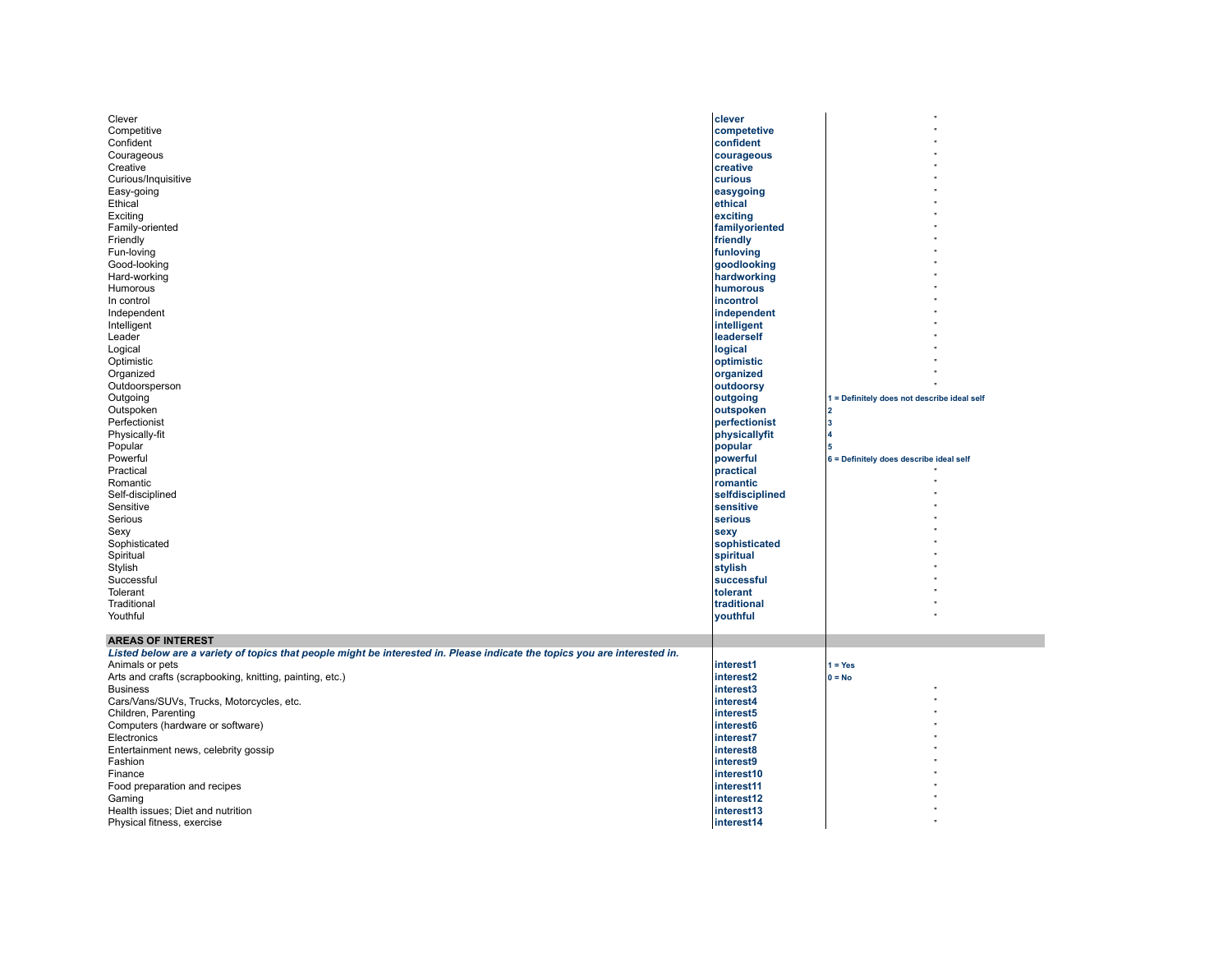| <b>Hobbies</b><br>Home improvement<br>Local politics<br>National politics<br>Local or national travel<br>International travel<br>Local news<br>National news<br>International news<br>Science<br>Movies<br>Outdoor activities (camping, hunting, fishing, hiking, etc.)<br>Religion<br>Sports<br>None of these                                                                                                                                                                                                                                                                                                                                                                                                                                                                                                                                                                                                                                                                                                                                                                                                                                                                            | interest15<br>interest16<br>interest17<br>interest18<br>interest19<br>interest20<br>interest21<br>interest22<br>interest23<br>interest24<br>interest25<br>interest26<br>interest27<br>interest28<br>interestnone               | $1 = Yes$<br>$0 = No$                          |  |
|-------------------------------------------------------------------------------------------------------------------------------------------------------------------------------------------------------------------------------------------------------------------------------------------------------------------------------------------------------------------------------------------------------------------------------------------------------------------------------------------------------------------------------------------------------------------------------------------------------------------------------------------------------------------------------------------------------------------------------------------------------------------------------------------------------------------------------------------------------------------------------------------------------------------------------------------------------------------------------------------------------------------------------------------------------------------------------------------------------------------------------------------------------------------------------------------|--------------------------------------------------------------------------------------------------------------------------------------------------------------------------------------------------------------------------------|------------------------------------------------|--|
| Please mark the things you frequently do because of your interest in that area.<br><b>Animals or pets</b><br>Read magazines devoted to: Animals or pets<br>Read books about: Animals or pets<br>Read articles about: Animals or pets<br>Watch TV shows about: Animals or pets<br>Search for info on the net about: Animals or pets<br>Listen to radio about: Animals or pets<br>Participate or Give money or Attend: Animals or pets<br>Talk to others about: Animals or pets<br>Read magazines devoted to: Arts and crafts (scrapbooking, knitting, painting, etc.)<br>Read books about: Arts and crafts (scrapbooking, knitting, painting, etc.)<br>Read articles about: Arts and crafts (scrapbooking, knitting, painting, etc.)<br>Watch TV shows about: Arts and crafts (scrapbooking, knitting, painting, etc.)<br>Search for info on the net about: Arts and crafts (scrapbooking, knitting, painting, etc.)<br>Listen to radio about: Arts and crafts (scrapbooking, knitting, painting, etc.)<br>Participate or Give money or Attend: Arts and crafts (scrapbooking, knitting, painting, etc.)<br>Talk to others about: Arts and crafts (scrapbooking, knitting, painting, etc.) | readmags1<br>readbooks1<br>readarticles1<br>watchTV1<br>searchnet1<br>llisten1<br>participate1<br>ltalk1<br>readmags2<br>readbooks2<br>readarticles2<br>watchTV2<br>searchnet2<br>listen <sub>2</sub><br>participate2<br>talk2 | $1 = Yes$<br>$0 = No$                          |  |
| <b>Business</b><br>Read magazines devoted to: Business<br>Read books about: Business<br>Read articles about: Business<br>Watch TV shows about: Business<br>Search for info on the net about: Business<br>Listen to radio about: Business<br>Participate or Give money or Attend: Business<br>Talk to others about: Business<br>Cars/Vans/SUVs, Trucks, Motorcycles, etc.<br>Read magazines devoted to: Cars/Vans/SUVs, Trucks, Motorcycles, etc.<br>Read books about: Cars/Vans/SUVs, Trucks, Motorcycles, etc.<br>Read articles about: Cars/Vans/SUVs, Trucks, Motorcycles, etc.<br>Watch TV shows about: Cars/Vans/SUVs, Trucks, Motorcycles, etc.<br>Search for info on the net about: Cars/Vans/SUVs, Trucks, Motorcycles, etc.<br>Listen to radio about: Cars/Vans/SUVs, Trucks, Motorcycles, etc.                                                                                                                                                                                                                                                                                                                                                                                   | readmags3<br>readbooks3<br>readarticles3<br>watchTV3<br>searchnet3<br>listen3<br>participate3<br>talk3<br>readmags4<br>readbooks4<br>readarticles4<br>watchTV4<br>searchnet4<br>listen4                                        | $1 = Yes$<br>$0 = No$<br>$1 = Yes$<br>$0 = No$ |  |
| Participate or Give money or Attend: Cars/Vans/SUVs, Trucks, Motorcycles, etc.<br>Talk to others about: Cars/Vans/SUVs, Trucks, Motorcycles, etc.<br><b>Children, Parenting</b><br>Read magazines devoted to: Children, Parenting<br>Read books about: Children, Parenting<br>Read articles about: Children, Parenting<br>Watch TV shows about: Children, Parenting<br>Search for info on the net about: Children, Parenting<br>Listen to radio about: Children, Parenting                                                                                                                                                                                                                                                                                                                                                                                                                                                                                                                                                                                                                                                                                                                | participate4<br>talk4<br>readmags5<br>readbooks5<br>readarticles5<br>watchTV5<br>searchnet5<br>listen5                                                                                                                         | $1 = Yes$<br>$0 = No$                          |  |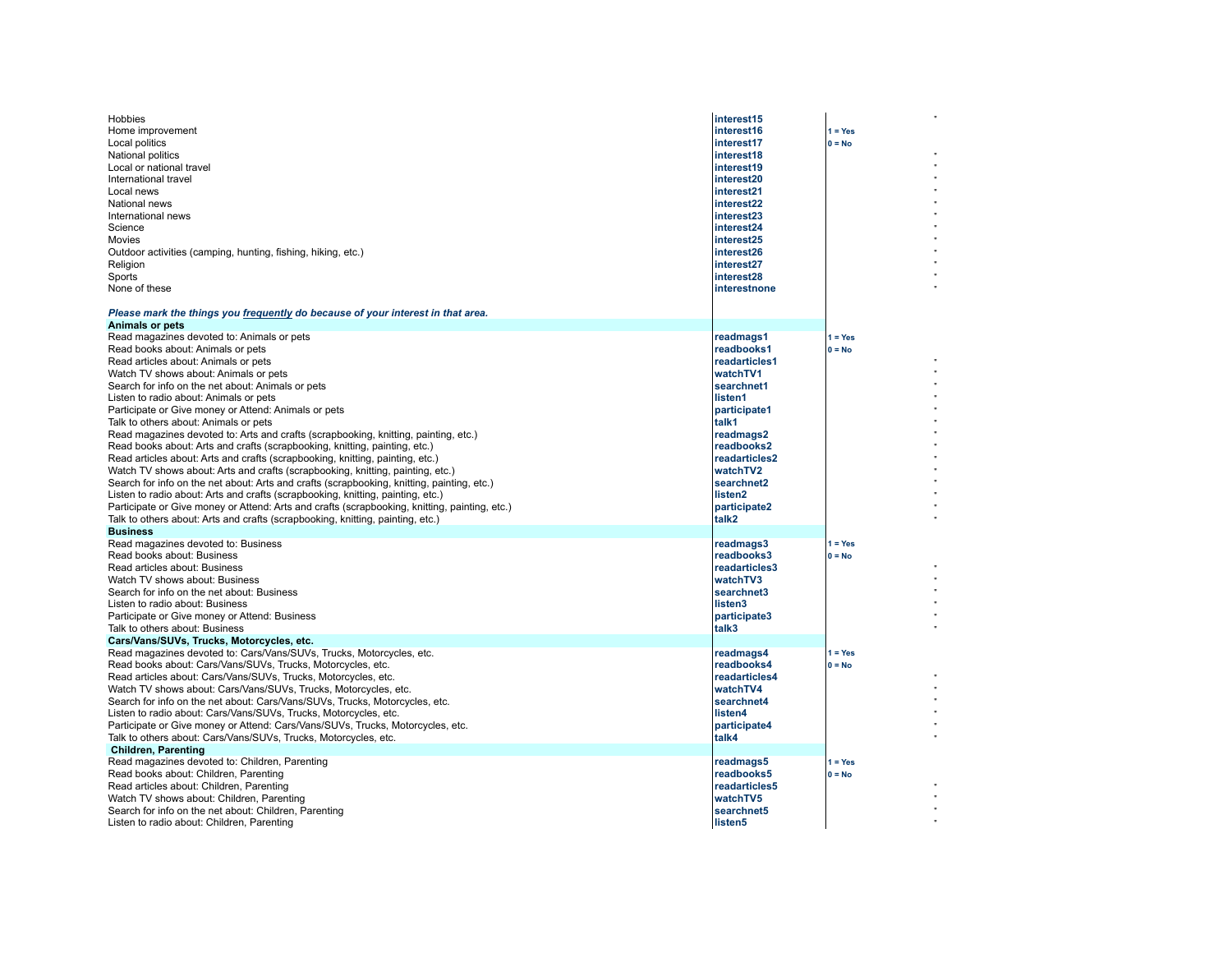| Participate or Give money or Attend: Children, Parenting<br>Talk to others about: Children, Parenting<br>Computers (hardware or software)                                                                                                                                                                                                                                                                                                                                                                                                                                        | participate5<br>talk5                                                                                          |                       |
|----------------------------------------------------------------------------------------------------------------------------------------------------------------------------------------------------------------------------------------------------------------------------------------------------------------------------------------------------------------------------------------------------------------------------------------------------------------------------------------------------------------------------------------------------------------------------------|----------------------------------------------------------------------------------------------------------------|-----------------------|
| Read magazines devoted to: Computers (hardware or software)<br>Read books about: Computers (hardware or software)<br>Read articles about: Computers (hardware or software)<br>Watch TV shows about: Computers (hardware or software)<br>Search for info on the net about: Computers (hardware or software)<br>Listen to radio about: Computers (hardware or software)<br>Participate or Give money or Attend: Computers (hardware or software)<br>Talk to others about: Computers (hardware or software)<br><b>Electronics</b>                                                   | readmags6<br>readbooks6<br>readarticles6<br>watchTV6<br>searchnet6<br>listen6<br>participate6<br>talk6         | $1 = Yes$<br>$0 = No$ |
| Read magazines devoted to: Electronics<br>Read books about: Electronics<br>Read articles about: Electronics<br>Watch TV shows about: Electronics<br>Search for info on the net about: Electronics<br>Listen to radio about: Electronics<br>Participate or Give money or Attend: Electronics<br>Talk to others about: Electronics                                                                                                                                                                                                                                                 | readmags7<br>readbooks7<br>readarticles7<br>watchTV7<br>searchnet7<br>llisten7<br>participate7<br>talk7        | $1 = Yes$<br>$0 = No$ |
| Entertainment news, celebrity gossip<br>Read magazines devoted to: Entertainment news, celebrity gossip<br>Read books about: Entertainment news, celebrity gossip<br>Read articles about: Entertainment news, celebrity gossip<br>Watch TV shows about: Entertainment news, celebrity gossip<br>Search for info on the net about: Entertainment news, celebrity gossip<br>Listen to radio about: Entertainment news, celebrity gossip<br>Participate or Give money or Attend: Entertainment news, celebrity gossip<br>Talk to others about: Entertainment news, celebrity gossip | readmags8<br>readbooks8<br>readarticles8<br>watchTV8<br>searchnet8<br>listen8<br>participate8<br>talk8         | $1 = Yes$<br>$0 = No$ |
| <b>Exercise</b><br>Read magazines devoted to: Exercise<br>Read books about: Exercise<br>Read articles about: Exercise<br>Watch TV shows about: Exercise<br>Search for info on the net about: Exercise<br>Listen to radio about: Exercise<br>Participate or Give money or Attend: Exercise<br>Talk to others about: Exercise                                                                                                                                                                                                                                                      | readmags9<br>readbooks9<br>readarticles9<br>watchTV9<br>searchnet9<br>listen9<br>participate9<br>talk9         | $1 = Yes$<br>$0 = No$ |
| <b>Fashion</b><br>Read magazines devoted to: Fashion<br>Read books about: Fashion<br>Read articles about: Fashion<br>Watch TV shows about: Fashion<br>Search for info on the net about: Fashion<br>Listen to radio about: Fashion<br>Participate or Give money or Attend: Fashion<br>Talk to others about: Fashion<br><b>Finance</b>                                                                                                                                                                                                                                             | readmags10<br>readbooks10<br>readarticles10<br>watchTV10<br>searchnet10<br>listen10<br>participate10<br>talk10 | $1 = Yes$<br>$0 = No$ |
| Read magazines devoted to: Finance<br>Read books about: Finance<br>Read articles about: Finance<br>Watch TV shows about: Finance<br>Search for info on the net about: Finance<br>Listen to radio about: Finance<br>Participate or Give money or Attend: Finance<br>Talk to others about: Finance<br><b>Food preparation and recipes</b>                                                                                                                                                                                                                                          | readmags11<br>readbooks11<br>readarticles11<br>watchTV11<br>searchnet11<br>listen11<br>participate11<br>talk11 | $1 = Yes$<br>$0 = No$ |
| Read magazines devoted to: Food preparation and recipes<br>Read books about: Food preparation and recipes                                                                                                                                                                                                                                                                                                                                                                                                                                                                        | readmags12<br>readbooks12                                                                                      | $1 = Yes$<br>$0 = No$ |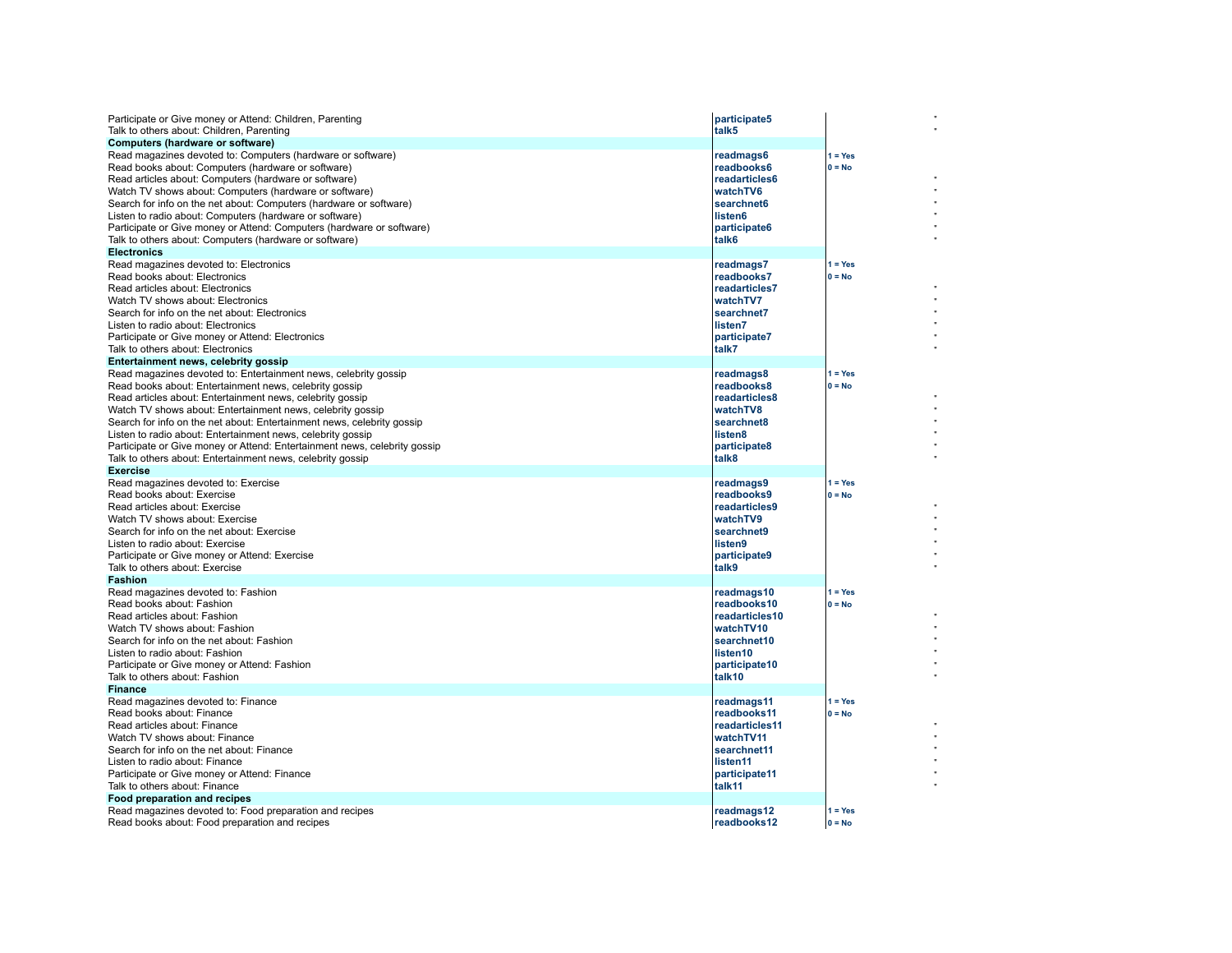| Read articles about: Food preparation and recipes<br>Watch TV shows about: Food preparation and recipes<br>Search for info on the net about: Food preparation and recipes<br>Listen to radio about: Food preparation and recipes<br>Participate or Give money or Attend: Food preparation and recipes<br>Talk to others about: Food preparation and recipes<br>Gaming                                                                                                                                                                                        | readarticles12<br>watchTV12<br>searchnet12<br>listen12<br>participate12<br>talk12                              |                       |
|--------------------------------------------------------------------------------------------------------------------------------------------------------------------------------------------------------------------------------------------------------------------------------------------------------------------------------------------------------------------------------------------------------------------------------------------------------------------------------------------------------------------------------------------------------------|----------------------------------------------------------------------------------------------------------------|-----------------------|
| Read magazines devoted to: Gaming<br>Read books about: Gaming<br>Read articles about: Gaming<br>Watch TV shows about: Gaming<br>Search for info on the net about: Gaming<br>Listen to radio about: Gaming<br>Participate or Give money or Attend: Gaming<br>Talk to others about: Gaming                                                                                                                                                                                                                                                                     | readmags13<br>readbooks13<br>readarticles13<br>watchTV13<br>searchnet13<br>listen13<br>participate13<br>talk13 | $1 = Yes$<br>$0 = No$ |
| <b>Health issues: Diet and nutrition</b><br>Read magazines devoted to: Health issues: Diet and nutrition<br>Read books about: Health issues; Diet and nutrition<br>Read articles about: Health issues: Diet and nutrition<br>Watch TV shows about: Health issues; Diet and nutrition<br>Search for info on the net about: Health issues; Diet and nutrition<br>Listen to radio about: Health issues; Diet and nutrition<br>Participate or Give money or Attend: Health issues; Diet and nutrition<br>Talk to others about: Health issues; Diet and nutrition | readmags14<br>readbooks14<br>readarticles14<br>watchTV14<br>searchnet14<br>listen14<br>participate14<br>talk14 | $1 = Yes$<br>$0 = No$ |
| Physical fitness, exercise<br>Read magazines devoted to: Physical fitness, exercise<br>Read books about: Physical fitness, exercise<br>Read articles about: Physical fitness, exercise<br>Watch TV shows about: Physical fitness, exercise<br>Search for info on the net about: Physical fitness, exercise<br>Listen to radio about: Physical fitness, exercise<br>Participate or Give money or Attend: Physical fitness, exercise<br>Talk to others about: Physical fitness, exercise                                                                       | readmags15<br>readbooks15<br>readarticles15<br>watchTV15<br>searchnet15<br>listen15<br>participate15<br>talk15 | $1 = Yes$<br>$0 = No$ |
| <b>Hobbies</b><br>Read magazines devoted to: Hobbies<br>Read books about: Hobbies<br>Read articles about: Hobbies<br>Watch TV shows about: Hobbies<br>Search for info on the net about: Hobbies<br>Listen to radio about: Hobbies<br>Participate or Give money or Attend: Hobbies<br>Talk to others about: Hobbies                                                                                                                                                                                                                                           | readmags16<br>readbooks16<br>readarticles16<br>watchTV16<br>searchnet16<br>listen16<br>participate16<br>talk16 | $1 = Yes$<br>$0 = No$ |
| Home improvement<br>Read magazines devoted to: Home improvement<br>Read books about: Home improvement<br>Read articles about: Home improvement<br>Watch TV shows about: Home improvement<br>Search for info on the net about: Home improvement<br>Listen to radio about: Home improvement<br>Participate or Give money or Attend: Home improvement<br>Talk to others about: Home improvement                                                                                                                                                                 | readmags17<br>readbooks17<br>readarticles17<br>watchTV17<br>searchnet17<br>listen17<br>participate17<br>talk17 | $1 = Yes$<br>$0 = No$ |
| <b>Local politics</b><br>Read magazines devoted to: Local politics<br>Read books about: Local politics<br>Read articles about: Local politics<br>Watch TV shows about: Local politics<br>Search for info on the net about: Local politics<br>Listen to radio about: Local politics<br>Participate or Give money or Attend: Local politics                                                                                                                                                                                                                    | readmags18<br>readbooks18<br>readarticles18<br>watchTV18<br>searchnet18<br>listen18<br>participate18           | $1 = Yes$<br>$0 = No$ |

" " " " "

" " " " " "

" " " " " "

" " " " " "

" " " " " "

" " " " " "

" " " " "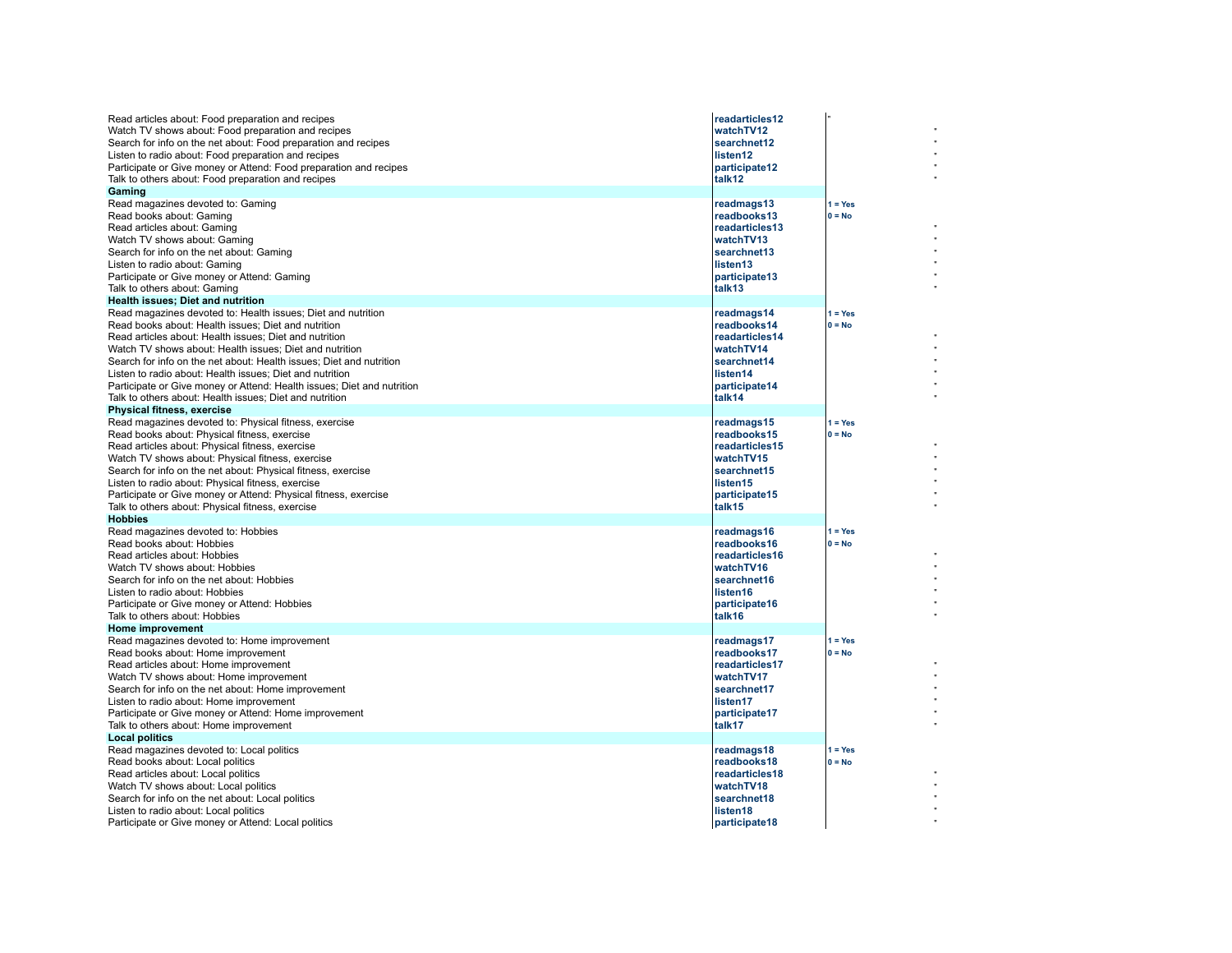| Talk to others about: Local politics                                          | talk <sub>18</sub>        |           |
|-------------------------------------------------------------------------------|---------------------------|-----------|
| <b>National politics</b>                                                      |                           |           |
| Read magazines devoted to: National politics                                  | readmags19                | $1 = Yes$ |
| Read books about: National politics                                           | readbooks19               | $0 = No$  |
| Read articles about: National politics                                        | readarticles19            |           |
| Watch TV shows about: National politics                                       | watchTV19                 |           |
| Search for info on the net about: National politics                           | searchnet19               |           |
| Listen to radio about: National politics                                      | listen19                  |           |
| Participate or Give money or Attend: National politics                        | participate19             |           |
| Talk to others about: National politics                                       | talk19                    |           |
| Local or national travel                                                      |                           |           |
| Read magazines devoted to: Local or national travel                           | readmags20                | $1 = Yes$ |
| Read books about: Local or national travel                                    | readbooks20               | $0 = No$  |
| Read articles about: Local or national travel                                 | readarticles20            |           |
| Watch TV shows about: Local or national travel                                | watchTV20                 |           |
| Search for info on the net about: Local or national travel                    | searchnet20               |           |
| Listen to radio about: Local or national travel                               | listen20                  |           |
| Participate or Give money or Attend: Local or national travel                 | participate20             |           |
| Talk to others about: Local or national travel                                | talk20                    |           |
| <b>International travel</b>                                                   |                           |           |
| Read magazines devoted to: International travel                               | readmags21                | $1 = Yes$ |
| Read books about: International travel                                        | readbooks21               | $0 = No$  |
| Read articles about: International travel                                     | readarticles21            |           |
| Watch TV shows about: International travel                                    | watchTV21                 |           |
| Search for info on the net about: International travel                        | searchnet21               |           |
| Listen to radio about: International travel                                   | listen <sub>21</sub>      |           |
| Participate or Give money or Attend: International travel                     | participate21             |           |
| Talk to others about: International travel                                    | talk21                    |           |
| <b>Local news</b>                                                             |                           |           |
| Read magazines devoted to: Local news                                         | readmags22                | $1 = Yes$ |
| Read books about: Local news                                                  | readbooks22               | $0 = No$  |
| Read articles about: Local news                                               | readarticles22            |           |
| Watch TV shows about: Local news                                              | watchTV22                 |           |
| Search for info on the net about: Local news                                  | searchnet22               |           |
| Listen to radio about: Local news                                             | listen22                  |           |
| Participate or Give money or Attend: Local news                               | participate22             |           |
| Talk to others about: Local news                                              | talk22                    |           |
| <b>National news</b>                                                          |                           |           |
| Read magazines devoted to: National news                                      | readmags23                | $1 = Yes$ |
| Read books about: National news                                               | readbooks23               | $0 = No$  |
| Read articles about: National news                                            | readarticles23            |           |
| Watch TV shows about: National news                                           | watchTV23                 |           |
| Search for info on the net about: National news                               | searchnet23               |           |
| Listen to radio about: National news                                          | listen23                  |           |
| Participate or Give money or Attend: National news                            | participate23             |           |
| Talk to others about: National news                                           | talk23                    |           |
| <b>Science</b>                                                                |                           |           |
| Read magazines devoted to: Science                                            | readmags24                | $1 = Yes$ |
| Read books about: Science                                                     | readbooks24               | $0 = No$  |
| Read articles about: Science                                                  | readarticles24            |           |
| Watch TV shows about: Science                                                 | watchTV24                 |           |
| Search for info on the net about: Science                                     | searchnet24               |           |
| Listen to radio about: Science                                                | listen24                  |           |
| Participate or Give money or Attend: Science<br>Talk to others about: Science | participate24<br>talk24   |           |
| <b>Movies</b>                                                                 |                           |           |
|                                                                               |                           | $1 = Yes$ |
| Read magazines devoted to: Movies<br>Read books about: Movies                 | readmags25<br>readbooks25 | $0 = No$  |
| Read articles about: Movies                                                   | readarticles25            |           |
|                                                                               |                           |           |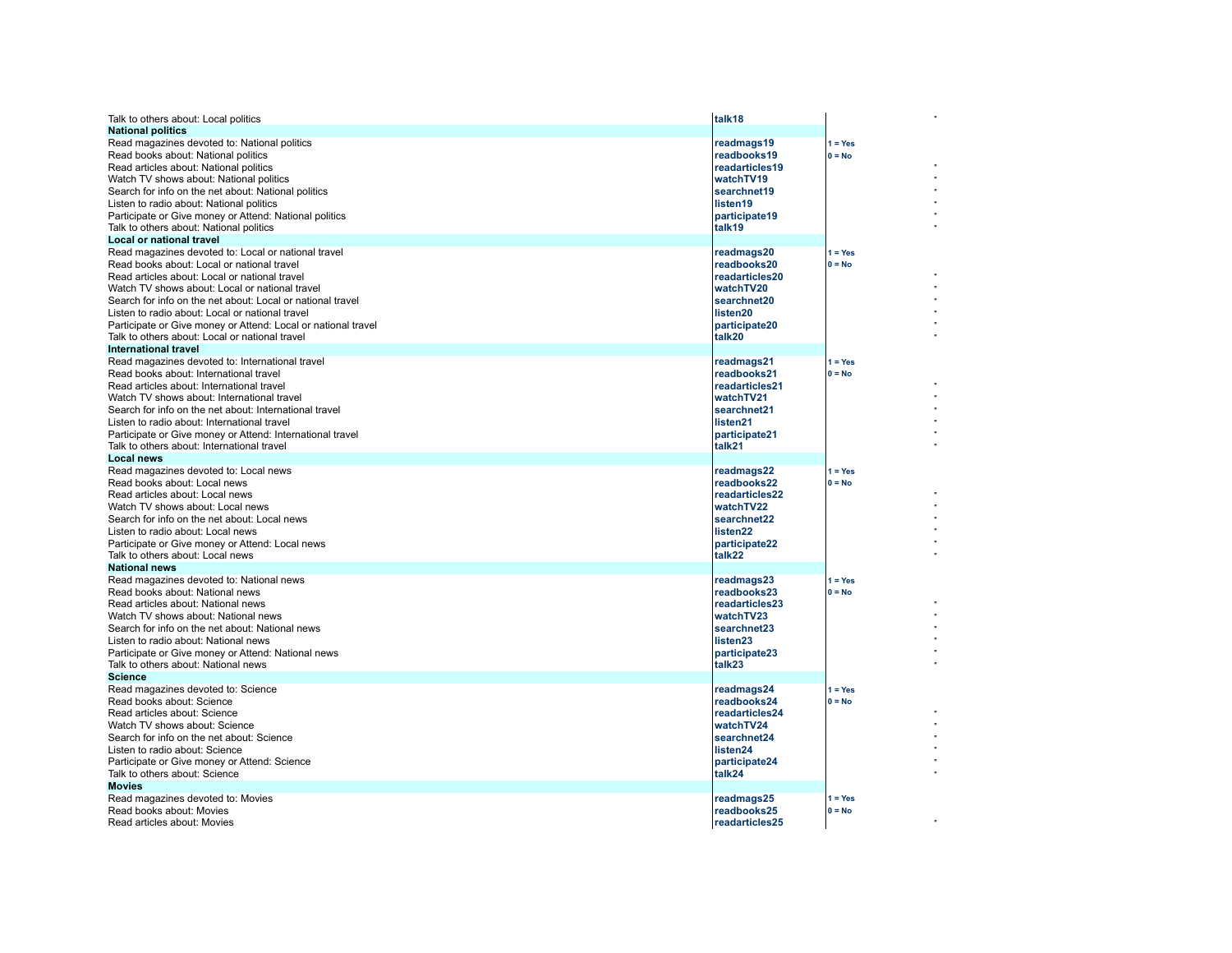| Watch TV shows about: Movies<br>Search for info on the net about: Movies<br>Listen to radio about: Movies<br>Participate or Give money or Attend: Movies<br>Talk to others about: Movies<br>Outdoor activities (camping, hunting, fishing, hiking, etc.)<br>Read magazines devoted to: Outdoor activities (camping, hunting, fishing, hiking, etc.)                                                                                                                                                                                                                                                                                                       | watchTV25<br>searchnet25<br>listen25<br>participate25<br>talk25<br>readmags26                                  | $1 = Yes$                                                                                |
|-----------------------------------------------------------------------------------------------------------------------------------------------------------------------------------------------------------------------------------------------------------------------------------------------------------------------------------------------------------------------------------------------------------------------------------------------------------------------------------------------------------------------------------------------------------------------------------------------------------------------------------------------------------|----------------------------------------------------------------------------------------------------------------|------------------------------------------------------------------------------------------|
| Read books about: Outdoor activities (camping, hunting, fishing, hiking, etc.)<br>Read articles about: Outdoor activities (camping, hunting, fishing, hiking, etc.)<br>Watch TV shows about: Outdoor activities (camping, hunting, fishing, hiking, etc.)<br>Search for info on the net about: Outdoor activities (camping, hunting, fishing, hiking, etc.)<br>Listen to radio about: Outdoor activities (camping, hunting, fishing, hiking, etc.)<br>Participate or Give money or Attend: Outdoor activities (camping, hunting, fishing, hiking, etc.)<br>Talk to others about: Outdoor activities (camping, hunting, fishing, hiking, etc.)<br>Religion | readbooks26<br>readarticles26<br>watchTV26<br>searchnet26<br>listen26<br>participate26<br>talk26               | $0 = No$                                                                                 |
| Read magazines devoted to: Religion<br>Read books about: Religion<br>Read articles about: Religion<br>Watch TV shows about: Religion<br>Search for info on the net about: Religion<br>Listen to radio about: Religion<br>Participate or Give money or Attend: Religion<br>Talk to others about: Religion                                                                                                                                                                                                                                                                                                                                                  | readmags27<br>readbooks27<br>readarticles27<br>watchTV27<br>searchnet27<br>listen27<br>participate27<br>talk27 | $1 = Yes$<br>$0 = No$                                                                    |
| <b>Sports</b><br>Read magazines devoted to: Sports<br>Read books about: Sports<br>Read articles about: Sports<br>Watch TV shows about: Sports<br>Search for info on the net about: Sports<br>Listen to radio about: Sports<br>Participate or Give money or Attend: Sports<br>Talk to others about: Sports                                                                                                                                                                                                                                                                                                                                                 | readmags28<br>readbooks28<br>readarticles28<br>watchTV28<br>searchnet28<br>listen28<br>participate28<br>talk28 | $1 = Yes$<br>$0 = No$                                                                    |
| <b>ACTIVITIES</b>                                                                                                                                                                                                                                                                                                                                                                                                                                                                                                                                                                                                                                         |                                                                                                                |                                                                                          |
| We have listed below some activities that you, yourself, may or may not have engaged in. For each activity, please indicate<br>how often you participated in that activity in the past 12 months.                                                                                                                                                                                                                                                                                                                                                                                                                                                         |                                                                                                                |                                                                                          |
|                                                                                                                                                                                                                                                                                                                                                                                                                                                                                                                                                                                                                                                           |                                                                                                                |                                                                                          |
|                                                                                                                                                                                                                                                                                                                                                                                                                                                                                                                                                                                                                                                           |                                                                                                                |                                                                                          |
| <b>Entertainment at home</b>                                                                                                                                                                                                                                                                                                                                                                                                                                                                                                                                                                                                                              |                                                                                                                |                                                                                          |
| Played cards (not online)                                                                                                                                                                                                                                                                                                                                                                                                                                                                                                                                                                                                                                 | cards<br>enthome                                                                                               | $1 =$ Never                                                                              |
| Entertained people in my home                                                                                                                                                                                                                                                                                                                                                                                                                                                                                                                                                                                                                             |                                                                                                                | $2 =$ Rarely (1-4 times)                                                                 |
| Gave or attended a dinner party<br>Rented a movie                                                                                                                                                                                                                                                                                                                                                                                                                                                                                                                                                                                                         | dinparty<br>rentmovie                                                                                          | 3 = Sometimes (about 5-11 times)                                                         |
| <b>Entertainment outside the home</b>                                                                                                                                                                                                                                                                                                                                                                                                                                                                                                                                                                                                                     |                                                                                                                | 4 = One to four times a month (about 12-40 times)<br>5 = Once a week (about 41-52 times) |
| Attended a lecture, class or seminar                                                                                                                                                                                                                                                                                                                                                                                                                                                                                                                                                                                                                      | class                                                                                                          | 6 = Several times a week                                                                 |
| Visited an art gallery or museum                                                                                                                                                                                                                                                                                                                                                                                                                                                                                                                                                                                                                          | visart                                                                                                         | 7 = Once a week or more                                                                  |
|                                                                                                                                                                                                                                                                                                                                                                                                                                                                                                                                                                                                                                                           | concert                                                                                                        |                                                                                          |
| Went to a concert<br>Attended a play                                                                                                                                                                                                                                                                                                                                                                                                                                                                                                                                                                                                                      | play                                                                                                           |                                                                                          |
| Went out dancing                                                                                                                                                                                                                                                                                                                                                                                                                                                                                                                                                                                                                                          | dancing                                                                                                        |                                                                                          |
| Went to the movies                                                                                                                                                                                                                                                                                                                                                                                                                                                                                                                                                                                                                                        | <b>Imovies</b>                                                                                                 |                                                                                          |
| Went to a zoo or theme park                                                                                                                                                                                                                                                                                                                                                                                                                                                                                                                                                                                                                               | zoopark                                                                                                        |                                                                                          |
| Attended a professional sporting event                                                                                                                                                                                                                                                                                                                                                                                                                                                                                                                                                                                                                    | prosports                                                                                                      |                                                                                          |
| <b>Outdoor Activities</b>                                                                                                                                                                                                                                                                                                                                                                                                                                                                                                                                                                                                                                 |                                                                                                                |                                                                                          |
| Worked in the garden                                                                                                                                                                                                                                                                                                                                                                                                                                                                                                                                                                                                                                      | garden                                                                                                         |                                                                                          |
|                                                                                                                                                                                                                                                                                                                                                                                                                                                                                                                                                                                                                                                           | picnic                                                                                                         |                                                                                          |
| Used a gas grill                                                                                                                                                                                                                                                                                                                                                                                                                                                                                                                                                                                                                                          | gasgrill                                                                                                       |                                                                                          |
| Went on a picnic<br>Used instant light charcoal (Matchlight, etc.)                                                                                                                                                                                                                                                                                                                                                                                                                                                                                                                                                                                        | instantcharcoal                                                                                                |                                                                                          |
| Used regular charcoal (Kingsford, Store Brand, etc.)                                                                                                                                                                                                                                                                                                                                                                                                                                                                                                                                                                                                      | regcharcoal                                                                                                    |                                                                                          |
| <b>Exercise</b><br>Did exercises at home                                                                                                                                                                                                                                                                                                                                                                                                                                                                                                                                                                                                                  | exercisehome                                                                                                   |                                                                                          |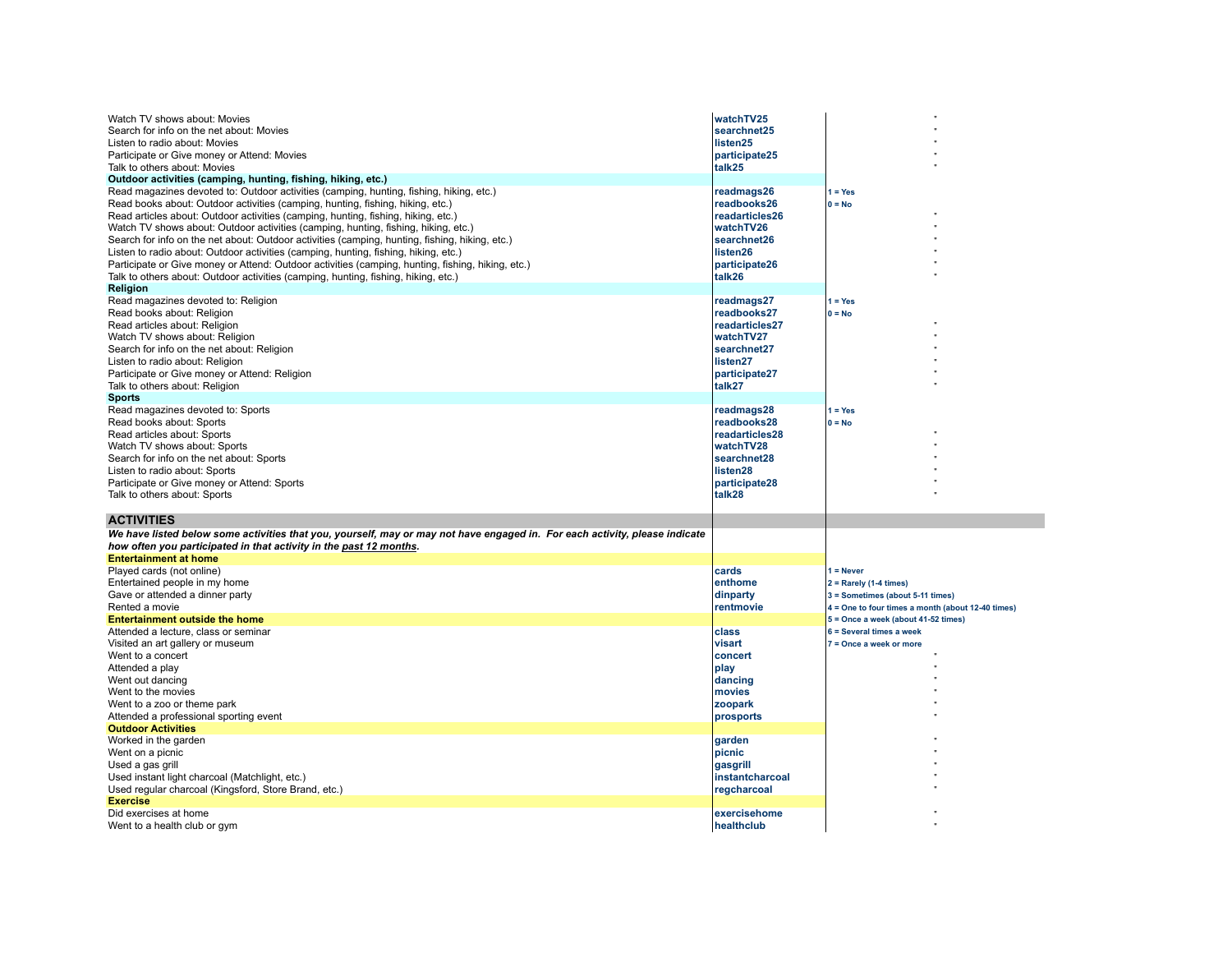| Participated in Yoga or Pilates                                     | yogapilates  |                                                   |
|---------------------------------------------------------------------|--------------|---------------------------------------------------|
| <b>Sporting Activities</b>                                          |              |                                                   |
| Played tennis                                                       | tennis       |                                                   |
| Jogged                                                              | jogged       |                                                   |
| Played a team sport (basketball, softball, volleyball, etc.)        | teamsport    |                                                   |
| Played golf                                                         | golf         |                                                   |
| Went fishing                                                        | fishing      |                                                   |
|                                                                     |              |                                                   |
| Went swimming                                                       | swimming     |                                                   |
| Walked more than 1 mile for exercise                                | walked       |                                                   |
| Went bowling                                                        | bowling      |                                                   |
| Rode a bicycle                                                      | bicycle      |                                                   |
| Went camping                                                        | camping      |                                                   |
| Went hiking                                                         | hiking       |                                                   |
| Went skiing/snowboarding                                            | skisnow      |                                                   |
| Reading                                                             |              |                                                   |
| Finished reading a book                                             | book         | $1 =$ Never                                       |
| Read a self-help book                                               | selfbook     | $2 =$ Rarely (1-4 times)                          |
| Read books or articles about health                                 | readhealth   | 3 = Sometimes (about 5-11 times)                  |
|                                                                     |              |                                                   |
| Read the newspaper                                                  | newspaper    | 4 = One to four times a month (about 12-40 times) |
| <b>Computer</b>                                                     |              | 5 = Once a week (about 41-52 times)               |
| Printed a photograph on a printer at home                           | printphoto   | 6 = Several times a week                          |
| Played a home video game system                                     | homevideo    | 7 = Once a week or more                           |
| Played a game on a home computer                                    | gamecomputer |                                                   |
| Burned CDs or DVDs on a home computer                               | burnedcd     |                                                   |
| <b>Activism/Involvement</b>                                         |              |                                                   |
| Wrote a letter to an editor of a magazine or newspaper              | letter       |                                                   |
| Did volunteer work                                                  | volunteer    |                                                   |
| Worked on a community project                                       | commproj     |                                                   |
| Went to a club meeting                                              | clubmeet     |                                                   |
| <b>Consumer behavior</b>                                            |              |                                                   |
|                                                                     |              |                                                   |
| Returned an unsatisfactory product                                  | returned     |                                                   |
| Mailed a request for free information about a product or service    | freeinfo     |                                                   |
| Used a price-off coupon                                             | coupon       |                                                   |
| <b>Financial</b>                                                    |              |                                                   |
| Used a major credit card (Visa, Mastercard, etc.)                   | creditcard   |                                                   |
| Contributed to an investment plan, not through work                 | investplan   |                                                   |
| <b>Gambling</b>                                                     |              |                                                   |
| Bet on a sporting event in a friendly office pool                   | betsport     |                                                   |
| Gambled in a casino                                                 | casino       |                                                   |
| Wine                                                                |              |                                                   |
| Purchased a bottle of wine under \$10                               | winelt10     |                                                   |
| Purchased a bottle of wine for \$10 - \$15                          | wine10to15   |                                                   |
| Purchased a bottle of wine for over \$15                            | winegt15     |                                                   |
| <b>Alcoholic Drinks</b>                                             |              |                                                   |
| Went to a bar or tavern                                             |              |                                                   |
|                                                                     | tavern       |                                                   |
| Had too much to drink                                               | drinkmuch    | $1 =$ Never                                       |
| Drank a can or bottle of light beer                                 | lightbeer    | $2 =$ Rarely (1-4 times)                          |
| Drank a can or bottle of regular beer                               | regbeer      | 3 = Sometimes (about 5-11 times)                  |
| Had a drink of hard liguor                                          | hardliquor   | 4 = One to four times a month (about 12-40 times) |
| <b>Non-alchoholic Drinks</b>                                        |              | 5 = Once a week (about 41-52 times)               |
| Drank a regular soft drink                                          | regularsoft  | 6 = Several times a week                          |
| Drank a diet soft drink                                             | dietsoft     | 7 = Once a week or more                           |
| Drank a sports drink                                                | sportsdrink  |                                                   |
| Drank an energy drink (Red Bull, etc.)                              | energydrink  |                                                   |
| Lottery                                                             |              |                                                   |
| Bought an instant, scratch-off State Lottery ticket                 | instantlott  |                                                   |
| Bought a State Lottery ticket for a jackpot (or daily game drawing) | statelott    |                                                   |
|                                                                     |              |                                                   |
| <b>Health or Weight-Focused</b>                                     |              |                                                   |
| Used an alternative medical treatment (acupuncture, etc.)           | laltmedical  |                                                   |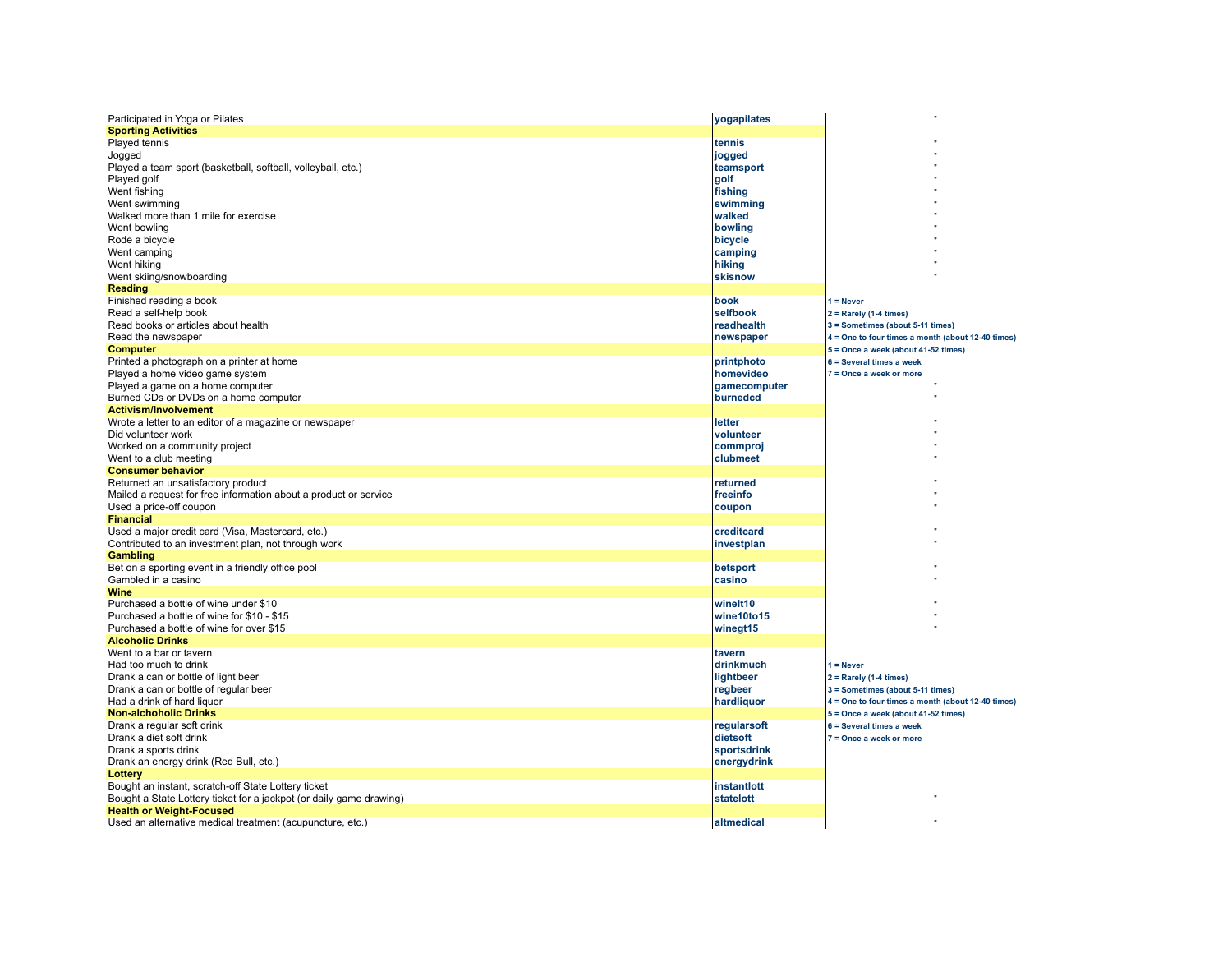| Used herbal remedies                                                                                                      | herbal                 |                                                |
|---------------------------------------------------------------------------------------------------------------------------|------------------------|------------------------------------------------|
| Went on a weight-reducing diet                                                                                            | diet                   |                                                |
| <b>Miscellaneous Purchases</b>                                                                                            |                        |                                                |
| Purchased cat litter                                                                                                      | catlitter              |                                                |
| Purchased athletic shoes for myself                                                                                       | athshoe                |                                                |
| <b>Car Wash/Car Wash Products</b>                                                                                         |                        |                                                |
| Used a car protectant for rubber, vinyl, or plastic (Armor All, etc.)                                                     | carprotect             |                                                |
| Used car wipes (Armor All, etc.)                                                                                          | carwipes               |                                                |
| Washed the car myself                                                                                                     | washcar                |                                                |
| Used an automatic car wash at a gas station                                                                               | autocarwash            |                                                |
| <b>Hotels</b>                                                                                                             |                        |                                                |
| Made hotel reservations                                                                                                   | anyhotelreserve        | $1 =$ Never                                    |
| Made hotel reservations from an offer received in the mail                                                                | offerhotelreserve      | $2 =$ Rarely (1-4 times)                       |
| Stayed at a lower-priced hotel or motel while on a non-business trip (Red Roof Inn, Motel 6, etc.)                        | <b>lowhotelper</b>     | 3 = Sometimes (about 5-11 times)               |
| Stayed at a lower-priced hotel or motel while on a business trip (Red Roof Inn, Motel 6, etc.)                            | <b>lowhotelbus</b>     | $4 = 1$ to 4 times a month (about 12-40 times) |
| Stayed at a moderately-priced hotel or motel while on a non-business trip (Holiday Inn, Hampton Inn, etc.)                | modhotelper            | 5 = Once a week (about 41-52 times)            |
| Stayed at a moderately-priced hotel or motel while on a business trip (Holiday Inn, Hampton Inn, etc.)                    | modhotelbus            | 6 = Several times a week                       |
| Stayed at an upper-priced hotel or motel while on a non-business trip (Hyatt, Marriott, Westin, Sheraton, Hilton)         | hihotelper             | 7 = Once a week or more                        |
| Stayed at a upper-priced hotel or motel while on a business trip (Hyatt, Marriott, Westin, Sheraton, Hilton)              | hihotelbus             |                                                |
| Stayed at a luxury-priced hotel or motel while on a non-business trip (Ritz-Carlton, Four Seasons, W)                     | luxhotelper            |                                                |
| Stayed at a luxury-priced hotel or motel while on a business trip (Ritz-Carlton, Four Seasons, W)                         | luxhotelbus            |                                                |
| <b>Travel</b>                                                                                                             |                        |                                                |
| Traveled to another country                                                                                               | traveled               |                                                |
|                                                                                                                           |                        |                                                |
| Took an airplane trip for business reasons                                                                                | planebus               |                                                |
| Took an airplane trip for personal reasons                                                                                | planeper               |                                                |
| Rented a car for a leisure trip                                                                                           | rentcarleisure         |                                                |
| <b>Office Supply Store</b>                                                                                                |                        |                                                |
| Shopped at Office Max                                                                                                     | officemax              |                                                |
| Shopped at other office supply superstores                                                                                | otheroffice            |                                                |
| Do-it-yourself                                                                                                            |                        |                                                |
| Shopped at Home Depot                                                                                                     | homedepot              |                                                |
| Shopped at Lowe's                                                                                                         | <b>lowes</b>           |                                                |
| Shopped at other do-it-yourself home center stores                                                                        | otherdiy               |                                                |
| Worked on a do-it-yourself home decorating project (painting, wall-papering, etc.)                                        | diydecorate            |                                                |
| Hired someone to do a home improvement project                                                                            | hiredhelp              |                                                |
| Worked on a small do-it-yourself home improvement project (fixing faucets, replacing floor tile, putting up shelves,etc.) | smalldiy               |                                                |
| Worked on a large do-it-yourself home improvement project (build deck, kitchen/bath remodeling, replace windows, etc.)    | largediy               |                                                |
| <b>Pharmacy/Drugstore</b>                                                                                                 |                        |                                                |
| Went to a pharmacy for prescription medication                                                                            | pharmacymed            |                                                |
| Shopped for cosmetics at a pharmacy/drugstore                                                                             | cosmeticdrug           |                                                |
| Shopped for food or beverages at a pharmacy/drugstore                                                                     | fooddrug               |                                                |
| Processed photos at a pharmacy or drugstore                                                                               | photodrug              |                                                |
| <b>Department Store</b>                                                                                                   |                        |                                                |
| Purchased clothes at JC Penney                                                                                            | jcpclothes             |                                                |
| Purchased items for your home at JC Penney                                                                                | jcphome                |                                                |
| Purchased items for the home at a department store                                                                        | homedept               |                                                |
| Purchased clothes at a department store                                                                                   | clothesdept            |                                                |
| <b>Gas Station Convenience Store</b>                                                                                      |                        |                                                |
| Purchased ready-to-eat snacks or meals at a gas station convenience store                                                 | snackconv              |                                                |
| Purchased hot ready-to-drink coffee at a gas station convenience store                                                    | coffeeconv             |                                                |
|                                                                                                                           |                        |                                                |
| Purchased ready-to-eat food or beverages at a convenience store                                                           | foodconv               |                                                |
| <b>Storage Bags or Containers</b>                                                                                         |                        |                                                |
| Purchased plastic food or freezer bags (Glad-Lock, Ziploc, etc.)                                                          | plastbag               |                                                |
| Purchased disposable containers (GladWare, Ziploc Storage Containers)                                                     | disposecont            |                                                |
| Purchased plastic trash bags (Hefty, Glad, etc.)                                                                          | trashbags              |                                                |
| <b>Water Filtration</b>                                                                                                   |                        |                                                |
| Purchased filters for a water filtration pitcher or faucet mount (Brita, Pur, etc.)                                       | h <sub>2</sub> ofilter |                                                |
| Replaced a filter in a water filtration system (pitcher or faucet mount)                                                  | newfilter              |                                                |
| <b>Miscellaneous</b>                                                                                                      |                        |                                                |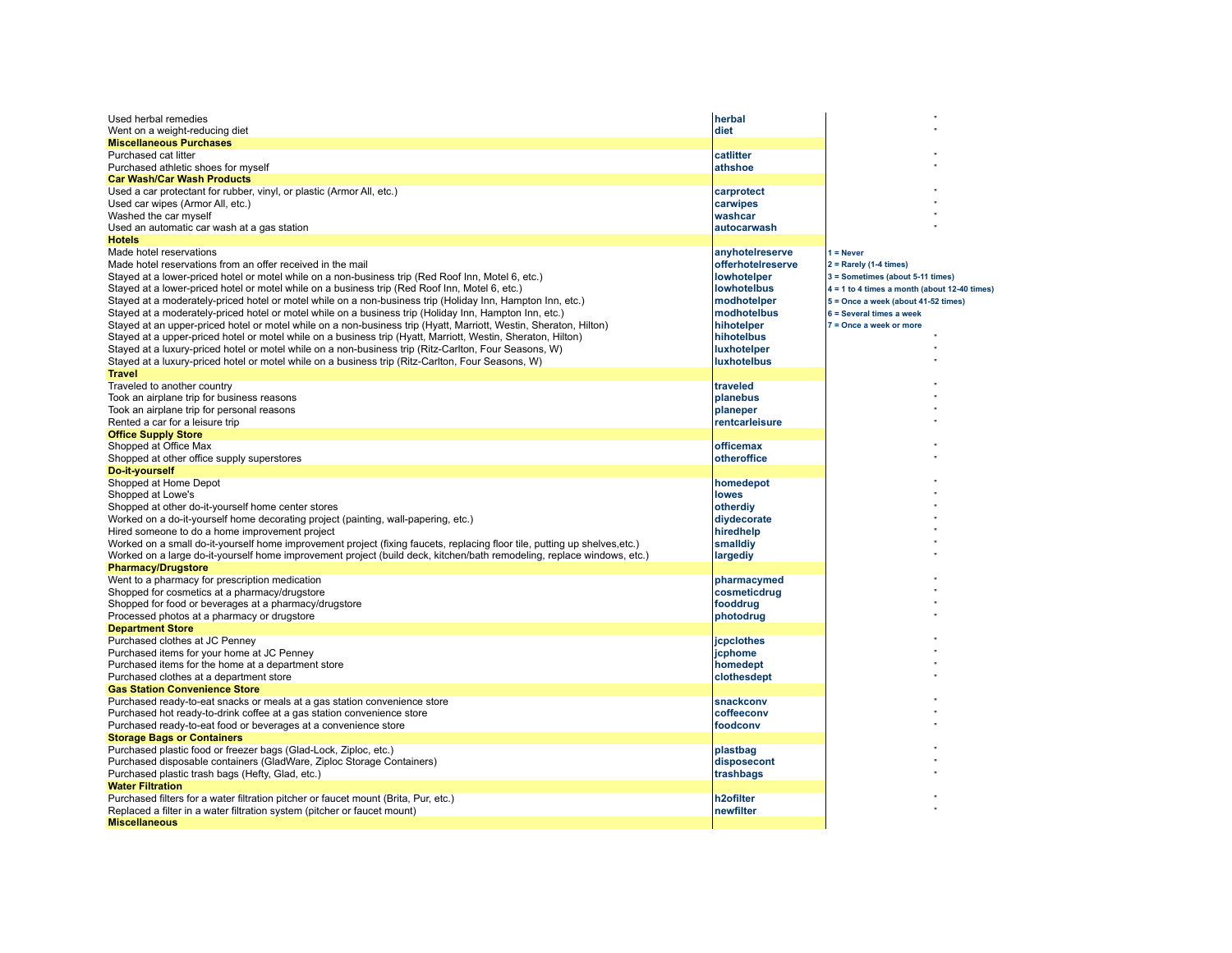| Had a professional manicure or pedicure<br>Had a cosmetic procedure by a dermatologist<br>Gave 'the finger' to someone while driving<br>Sent a text message over a cell phone<br>Sent a greeting card<br>Stayed late at work<br>Attended church or other place of worship | manpedicure<br>cosmeticderm<br>finger<br>txtmessage<br>greeting<br>latework<br>church |                                                                                                                                                           |  |
|---------------------------------------------------------------------------------------------------------------------------------------------------------------------------------------------------------------------------------------------------------------------------|---------------------------------------------------------------------------------------|-----------------------------------------------------------------------------------------------------------------------------------------------------------|--|
| <b>INTERNET ACTIVITIES</b>                                                                                                                                                                                                                                                |                                                                                       |                                                                                                                                                           |  |
| How often do you use the Internet?<br>For each activity listed below, please indicate how often during the past 12 months you, yourself, have engaged in this                                                                                                             | howoftennet                                                                           | 1 = Less than once a week<br>$2 = 1-2$ times a week<br>$3 = 3-4$ times a week<br>$4 = 5-6$ times a week<br>$5 =$ Once a day<br>$6$ = More than once a day |  |
| activity on the Internet/World Wide Web.                                                                                                                                                                                                                                  |                                                                                       |                                                                                                                                                           |  |
| On the internet: Planned a trip online<br>On the internet: Searched for travel information<br>On the internet: Made travel reservations                                                                                                                                   | nettrip<br>nettravinfo<br>nettravres                                                  | $1 =$ Never<br>$2 =$ Less than once a month<br>$3 =$ Once a month                                                                                         |  |
| On the internet: Searched for information about companies or products                                                                                                                                                                                                     | netprodinfo                                                                           | 4 = Several times a month                                                                                                                                 |  |
| On the internet: Used a dating service                                                                                                                                                                                                                                    | netdate                                                                               | $5 =$ Once a week                                                                                                                                         |  |
| On the internet: Read a weblog or blog                                                                                                                                                                                                                                    | netblog                                                                               | 6 = Several times a week                                                                                                                                  |  |
| On the internet: Searched for health or medical information                                                                                                                                                                                                               | nethealth                                                                             | $7 =$ Once a day                                                                                                                                          |  |
| On the internet: Subscribed to an on-line newsletter<br>On the internet: Searched for investment information                                                                                                                                                              | netnewsletter<br>netinvest                                                            | $8 =$ More than once a day                                                                                                                                |  |
| On the internet: Made a stock transaction                                                                                                                                                                                                                                 | netstock                                                                              |                                                                                                                                                           |  |
| On the internet: Listened to radio programming (music, sports, public radio, etc.)                                                                                                                                                                                        | netradio                                                                              |                                                                                                                                                           |  |
| On the internet: Downloaded music                                                                                                                                                                                                                                         | netdownmusic                                                                          |                                                                                                                                                           |  |
| On the internet: Processed photos with online providers (e.g., Snapfish)                                                                                                                                                                                                  | netphoto                                                                              |                                                                                                                                                           |  |
| On the internet: Purchased groceries                                                                                                                                                                                                                                      | netgroc                                                                               |                                                                                                                                                           |  |
| On the internet: Made banking transaction                                                                                                                                                                                                                                 | netbank                                                                               |                                                                                                                                                           |  |
| On the internet: Made hotel reservation                                                                                                                                                                                                                                   | nethotel                                                                              |                                                                                                                                                           |  |
| On the internet: Applied for cash advance loan                                                                                                                                                                                                                            | netloan                                                                               |                                                                                                                                                           |  |
| On the internet: Played a card game                                                                                                                                                                                                                                       | netcards                                                                              |                                                                                                                                                           |  |
| On the internet: Gambled                                                                                                                                                                                                                                                  | netgamble                                                                             |                                                                                                                                                           |  |
| On the internet: Shopped for a car from a specialty site (e.g., Vehix.com, etc.)                                                                                                                                                                                          | netcar                                                                                |                                                                                                                                                           |  |
| <b>FAST FOOD RESTAURANTS</b>                                                                                                                                                                                                                                              |                                                                                       |                                                                                                                                                           |  |
| In the last 2 weeks, have you visited any fast food or quick serve restaurants to purchase food for breakfast, lunch, dinner,                                                                                                                                             |                                                                                       |                                                                                                                                                           |  |
| or a snack?                                                                                                                                                                                                                                                               |                                                                                       |                                                                                                                                                           |  |
| In the last 2 weeks, have you visited any fast food or quick service restaurants to purchase food for breakfast?                                                                                                                                                          | fastbreak                                                                             | $1 = Yes$                                                                                                                                                 |  |
| In the last 2 weeks, have you visited any fast food or quick service restaurants to purchase food for lunch?                                                                                                                                                              | fastlunch                                                                             | $0 = No$                                                                                                                                                  |  |
| In the last 2 weeks, have you visited any fast food or quick service restaurants to purchase food for dinner?                                                                                                                                                             | fastdinner                                                                            |                                                                                                                                                           |  |
| In the last 2 weeks, have you visited any fast food or quick service restaurants to purchase food for a snack?                                                                                                                                                            | fastsnack<br>nofast                                                                   |                                                                                                                                                           |  |
| In the last 2 weeks, have not visited any fast food or quick service restaurant<br><b>Breakfast</b>                                                                                                                                                                       |                                                                                       |                                                                                                                                                           |  |
| In the last 2 weeks, # of times visited McDonald's: Breakfast                                                                                                                                                                                                             | mcdbreak                                                                              | actual value                                                                                                                                              |  |
| In the last 2 weeks, # of times visited Burger King: Breakfast                                                                                                                                                                                                            | <b>bkbreak</b>                                                                        |                                                                                                                                                           |  |
| In the last 2 weeks, # of times visited Subway: Breakfast                                                                                                                                                                                                                 | subbreak                                                                              |                                                                                                                                                           |  |
| In the last 2 weeks, # of times visited Pizza Hut: Breakfast                                                                                                                                                                                                              | phbreak                                                                               |                                                                                                                                                           |  |
| In the last 2 weeks, # of times visited Wendy's: Breakfast                                                                                                                                                                                                                | wenbreak                                                                              |                                                                                                                                                           |  |
| In the last 2 weeks, # of times visited Taco Bell: Breakfast                                                                                                                                                                                                              | tbbreak                                                                               |                                                                                                                                                           |  |
| In the last 2 weeks, # of times visited Other fast food/donut/bagel/coffee restaurants: Breakfast                                                                                                                                                                         | aobreak                                                                               |                                                                                                                                                           |  |
| Lunch                                                                                                                                                                                                                                                                     |                                                                                       |                                                                                                                                                           |  |
| In the last 2 weeks, # of times visited McDonald's: Lunch                                                                                                                                                                                                                 | mcdlunch                                                                              |                                                                                                                                                           |  |
| In the last 2 weeks, # of times visited Burger King: Lunch                                                                                                                                                                                                                | bklunch                                                                               |                                                                                                                                                           |  |
| In the last 2 weeks, # of times visited Subway: Lunch<br>In the last 2 weeks, # of times visited Pizza Hut: Lunch                                                                                                                                                         | sublunch<br>phlunch                                                                   |                                                                                                                                                           |  |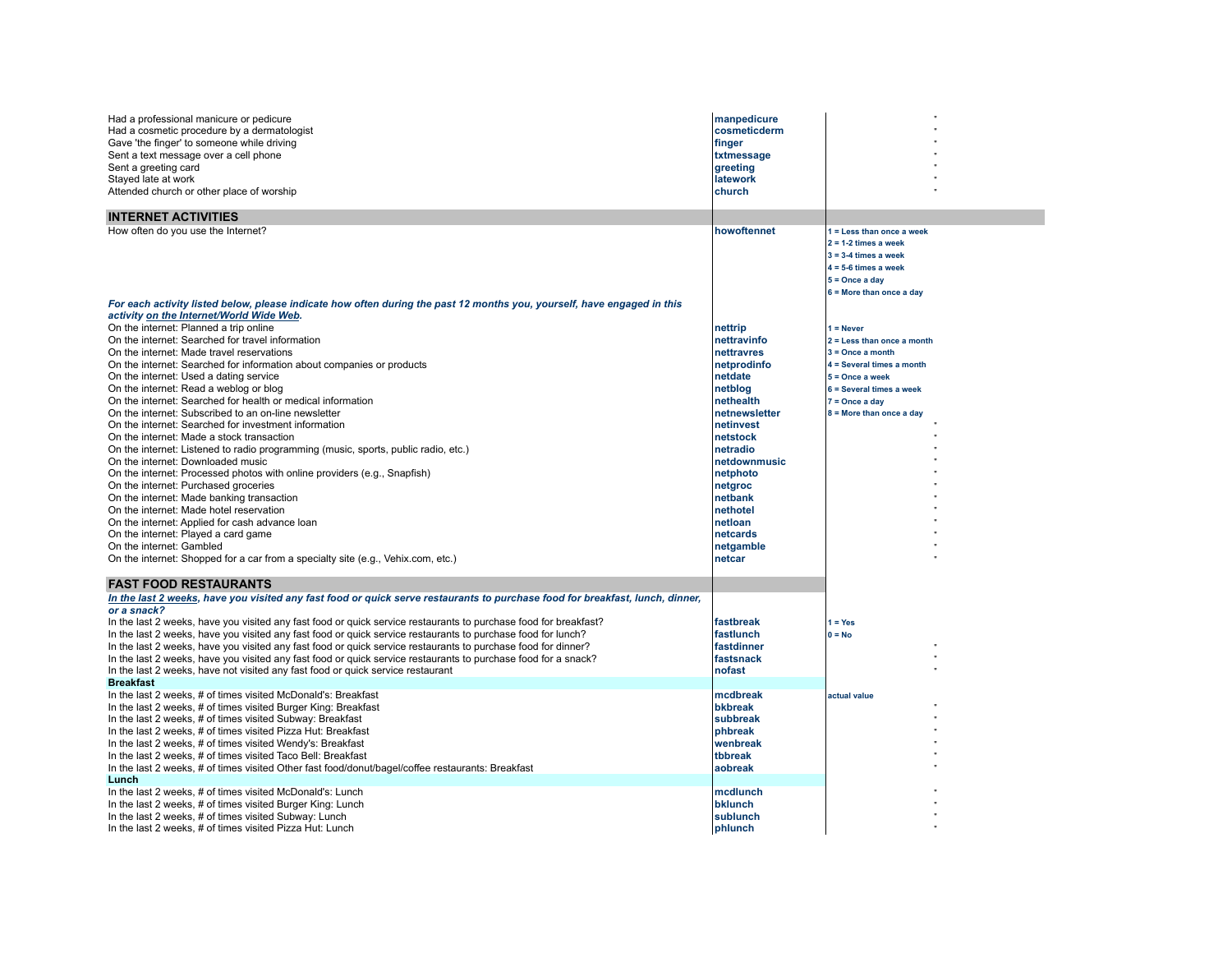| In the last 2 weeks, # of times visited Wendy's: Lunch<br>In the last 2 weeks, # of times visited Taco Bell: Lunch<br>In the last 2 weeks, # of times visited Other fast food/donut/bagel/coffee restaurants: Lunch<br><b>Dinner</b>                                                                                                                                                                                                                                                        | wenlunch<br>tblunch<br>aolunch                                                                     |                                                                                                                    |
|---------------------------------------------------------------------------------------------------------------------------------------------------------------------------------------------------------------------------------------------------------------------------------------------------------------------------------------------------------------------------------------------------------------------------------------------------------------------------------------------|----------------------------------------------------------------------------------------------------|--------------------------------------------------------------------------------------------------------------------|
| In the last 2 weeks, # of times visited McDonald's: Dinner<br>In the last 2 weeks, # of times visited Burger King: Dinner<br>In the last 2 weeks, # of times visited Subway: Dinner<br>In the last 2 weeks, # of times visited Pizza Hut: Dinner<br>In the last 2 weeks, # of times visited Wendy's: Dinner<br>In the last 2 weeks, # of times visited Taco Bell: Dinner<br>In the last 2 weeks, # of times visited Other fast food/donut/bagel/coffee restaurants: Dinner<br><b>Snacks</b> | mcddin<br>bkdin<br>subdin<br>phdin<br>wendin<br>tbdin<br>aodin                                     |                                                                                                                    |
| In the last 2 weeks, # of times visited McDonald's: Snacks<br>In the last 2 weeks, # of times visited Burger King: Snacks<br>In the last 2 weeks, # of times visited Subway: Snacks<br>In the last 2 weeks, # of times visited Pizza Hut: Snacks<br>In the last 2 weeks, # of times visited Wendy's: Snacks<br>In the last 2 weeks, # of times visited Taco Bell: Snacks<br>In the last 2 weeks, # of times visited Other fast food/donut/bagel/coffee restaurants: Snacks                  | mcdsnack<br>bksnack<br>subsnack<br>phsnack<br>wensnack<br>tbsnack<br>aosnack                       |                                                                                                                    |
| <b>HOUSEHOLD CHORES</b>                                                                                                                                                                                                                                                                                                                                                                                                                                                                     |                                                                                                    |                                                                                                                    |
| How often do you do the grocery shopping<br>How often do you dust or vacuum the house<br>How often do you do the laundry<br>How often do you do the dishes<br>How often do you take out the garbage<br>How often do you do small repair jobs around the house                                                                                                                                                                                                                               | grocery<br>dustvac<br>laundry<br>dishes<br>garbage<br>smallrepair                                  | $1 =$ Never<br>$2 =$ Sometimes<br>$3 =$ Usually<br>$4 =$ Always                                                    |
| <b>CREDIT CARD USE</b>                                                                                                                                                                                                                                                                                                                                                                                                                                                                      |                                                                                                    |                                                                                                                    |
| When you get your credit card bills, do you usually pay the entire balance due, or a portion of the balance due?                                                                                                                                                                                                                                                                                                                                                                            | paycredit                                                                                          | 1 = Do not own a credit card<br>2 = Usually pay entire balance due<br>3 = Usually pay a portion of the balance due |
| <b>FINANCIAL DECISIONS</b>                                                                                                                                                                                                                                                                                                                                                                                                                                                                  |                                                                                                    |                                                                                                                    |
| How much responsibility do you have for financial decisions in your household?                                                                                                                                                                                                                                                                                                                                                                                                              | financial                                                                                          | 1 = I have the main responsibility<br>2 = I share the responsibility<br>3 = I have little or no responsibility     |
| <b>GLASSES OR CONTACTS</b>                                                                                                                                                                                                                                                                                                                                                                                                                                                                  |                                                                                                    |                                                                                                                    |
| How often do you wear contact lenses?<br>How often do you wear eyeglasses?                                                                                                                                                                                                                                                                                                                                                                                                                  | contacts<br>glasses                                                                                | 1 = Never/Do not own<br>2 = Occasionally or for specific activities<br>$3$ = Every day                             |
| <b>NEXT YEAR PLANS</b>                                                                                                                                                                                                                                                                                                                                                                                                                                                                      |                                                                                                    |                                                                                                                    |
| In the next year, do you enroll in a weight loss program (Weight Watchers, Jenny Craig, or a special diet like The Zone)?<br>in the next year, do you plan to have cosmetic surgery?                                                                                                                                                                                                                                                                                                        | weightloss<br>cosmeticsurg                                                                         | $1 = Yes$<br>$0 = No$                                                                                              |
| <b>HEALTH/FITNESS</b>                                                                                                                                                                                                                                                                                                                                                                                                                                                                       |                                                                                                    |                                                                                                                    |
| Currently have Arthritis or joint pain<br>Currently have Osteoporosis<br>Currently have Overactive bladder/incontinence<br>(Base: Have arthritis) Took a prescription drug for arthritis or joint pain<br>(Base: Have arthritis) Took an over-the-counter treatment for arthritis or joint pain<br>(Base: Have arthritis) Took glucosamine supplement for arthritis or joint pain                                                                                                           | arthritis<br>osteoporosis<br>incontinence<br><i>arthritispres</i><br>arthritisotc<br>arthritisgluc | $1 = Yes$<br>$0 = No$                                                                                              |
| <b>CRUISE</b>                                                                                                                                                                                                                                                                                                                                                                                                                                                                               |                                                                                                    |                                                                                                                    |
| Have you taken a cruise of seven days or more in the past 3 years?<br>Do you plan on taking a cruise of seven days or more in the next 3 years?                                                                                                                                                                                                                                                                                                                                             | cruisepast<br>cruisefuture                                                                         | $1 = Yes$<br>$0 = No$                                                                                              |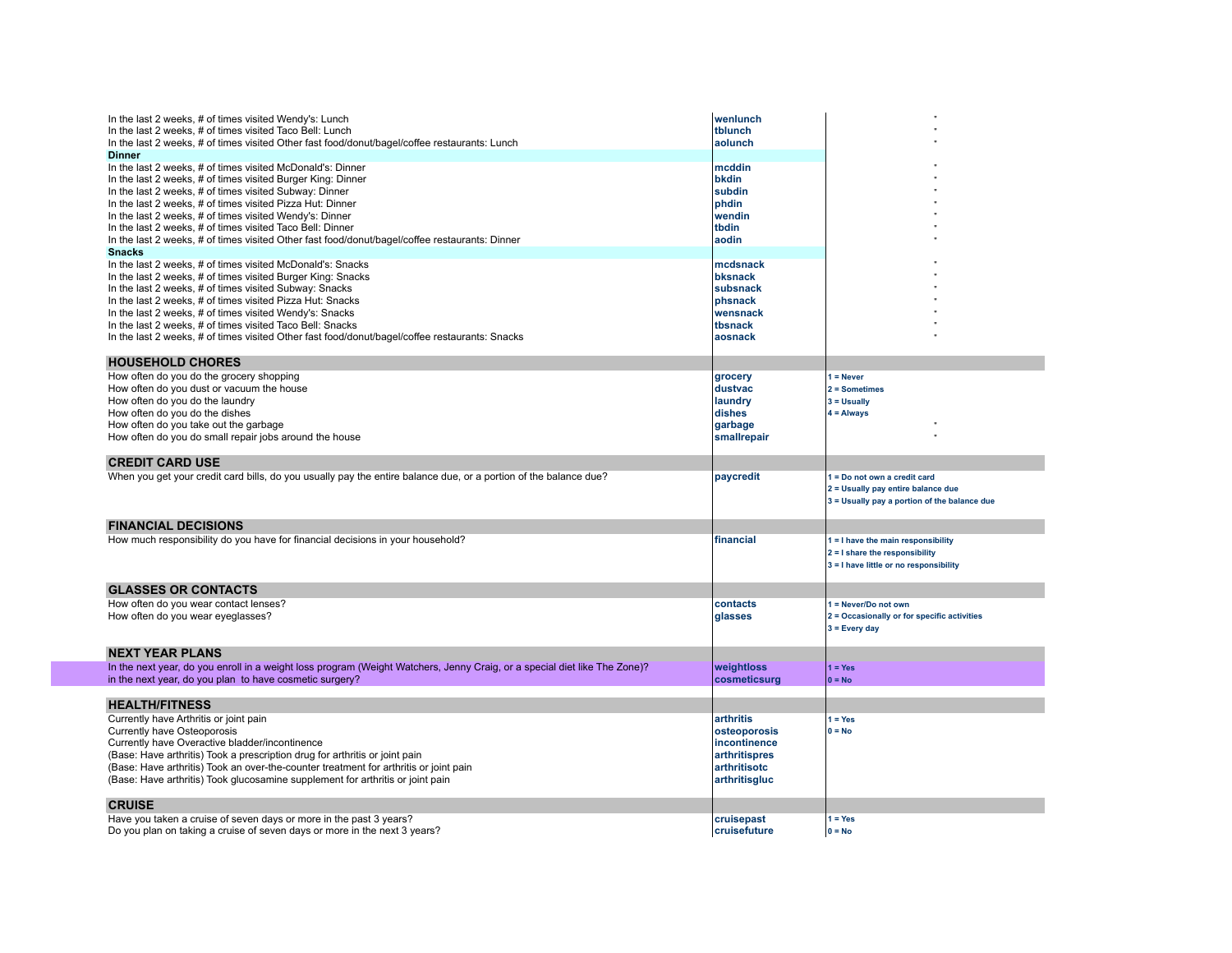| <b>INCOME TAXES</b>                                                                                                                                                                                                                                                                                                                                                                                                                                                                                                                                                                        |                                                                                                                                |                                                                                                                                                                                                                             |
|--------------------------------------------------------------------------------------------------------------------------------------------------------------------------------------------------------------------------------------------------------------------------------------------------------------------------------------------------------------------------------------------------------------------------------------------------------------------------------------------------------------------------------------------------------------------------------------------|--------------------------------------------------------------------------------------------------------------------------------|-----------------------------------------------------------------------------------------------------------------------------------------------------------------------------------------------------------------------------|
| How did you prepare your Federal income taxes last year?                                                                                                                                                                                                                                                                                                                                                                                                                                                                                                                                   | preparetaxes                                                                                                                   | I = I or someone in household using instructions on<br>form<br>2 = I or someone in household using software<br>3 = Professional accountant<br>4 = Tax preparation service<br>5 = Friend or relative<br>$6 =$ Other          |
| <b>POLITICS</b>                                                                                                                                                                                                                                                                                                                                                                                                                                                                                                                                                                            |                                                                                                                                |                                                                                                                                                                                                                             |
| When it comes to politics, would you consider yourself to be?                                                                                                                                                                                                                                                                                                                                                                                                                                                                                                                              | political                                                                                                                      | 1 = Extremely Conservative<br>2 = Conservative<br>3 = Slightly Conservative<br>$4 =$ Middle of the road<br>5 = Slightly Liberal<br>$6 =$ Liberal<br><b>7 = Extremely Liberal</b>                                            |
| <b>CHARITABLE CONTRIBUTIONS</b>                                                                                                                                                                                                                                                                                                                                                                                                                                                                                                                                                            |                                                                                                                                |                                                                                                                                                                                                                             |
| Please indicate which of the following serivces, if any, you have either contributed money to, worked for, or given non-<br>monetary contributions to (such as food and clothing) in the past year<br>Animal rights<br>Charitable organizations that serve multiple causes (e.g., Salvation Army, United Way, ec.)<br>Religious organizations<br>Disease or illness (physical or psychological)<br>Education or literacy<br>Minority causes (not disease-related)<br>Natural disaster relief<br>Social issues, such as homelessness and hunger<br>Women and children (not disease-related) | charity1<br>charity2<br>charity3<br>charitv4<br>charity5<br>charity6<br>charity7<br>charity8<br>charity9                       | $1 = Yes$<br>$0 = No$                                                                                                                                                                                                       |
| <b>PERSONAL PRODUCT USE</b>                                                                                                                                                                                                                                                                                                                                                                                                                                                                                                                                                                |                                                                                                                                |                                                                                                                                                                                                                             |
| Please indicate how often you used each of the following products at home in the past 12 months<br>Canned tomatoes<br>Jarred or canned pasta sauce (Ragu, Prego, Hunt's, etc.)<br>Marinades<br>Refrigerated dips<br>Kosher Salt<br><b>BBQ Sauce</b><br>Red pepper sauce (Tabasco, Trappey's Red Devil, etc.)<br>Ketchup<br>Instant Hot Cocoa (Nestle, Swiss Miss)<br>Prepared soups                                                                                                                                                                                                        | cantomatoes<br>iarsauce<br>marinades<br>fridgedip<br>koshersalt<br>bbqsauce<br>peppersauce<br>ketchup<br>cocoa<br>preparedsoup | $1 =$ Never<br>$2 =$ Rarely (1-4 times)<br>3 = Sometimes (about 5-11 times)<br>$4 = 1$ to 4 times a month (about 12-40 times)<br>5 = Once a week (about 41-52 times)<br>6 = Several times a week<br>7 = Once a week or more |
| <b>Dairy Products</b>                                                                                                                                                                                                                                                                                                                                                                                                                                                                                                                                                                      |                                                                                                                                |                                                                                                                                                                                                                             |
| Ready-to-eat pudding (Hunts Snack Pack, Handi-Snack)<br>Ready-to-drink milkshakes<br><b>Butter</b><br><b>Prepared Meals</b>                                                                                                                                                                                                                                                                                                                                                                                                                                                                | rtepudding<br>readyshakes<br>butter                                                                                            |                                                                                                                                                                                                                             |
| Premium frozen dinners or entrees (Marie Callender's, Stouffers)<br>Regular frozen dinners or entrees (Stouffer's, Swanson, etc.)<br>Low fat/low calorie frozen dinners or entrees (Healthy Choice, etc.)<br>Frozen prepared chicken in a bag or box (Banquet, Tyson, etc.)<br>Boxed dinner kits (Hamburger Helper, Banquet Homestyle Bakes, etc.)<br>Prepared meals (frozen or boxed)<br><b>Coffee</b>                                                                                                                                                                                    | premfrzdinner<br>frozendinner<br><b>lowfatdinner</b><br>frozenchicken<br>boxdinner<br>preparedmeals                            |                                                                                                                                                                                                                             |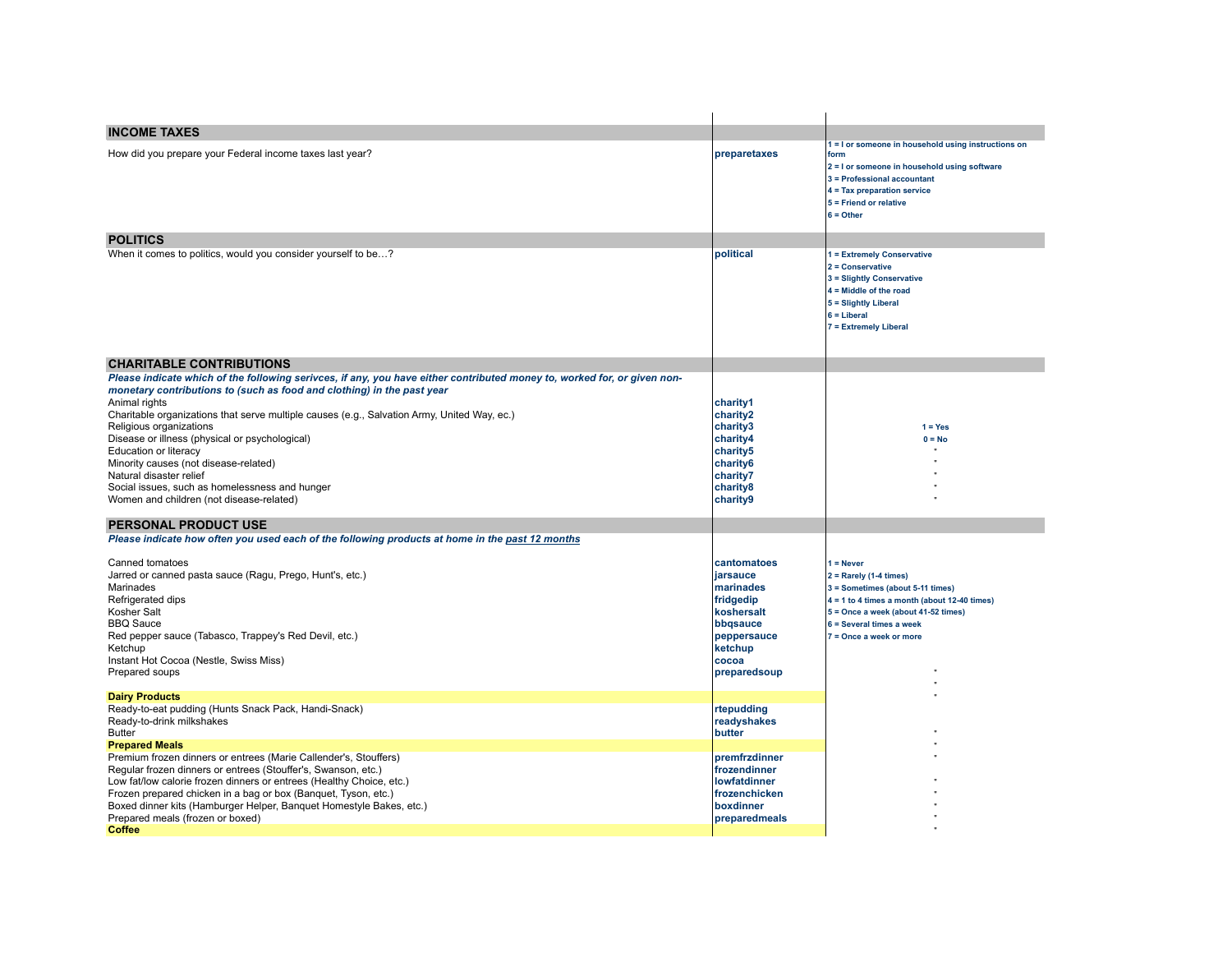| Coffee at home                                                                                                     | coffeehome        |                                                |
|--------------------------------------------------------------------------------------------------------------------|-------------------|------------------------------------------------|
| Coffee from a coffee shop                                                                                          | coffeeshop        |                                                |
| <b>Creamer</b>                                                                                                     |                   |                                                |
| Flavored liquid non-dairy creamer                                                                                  | flavcreamer       |                                                |
| Unflavored liquid non-dairy creamer                                                                                | unflavcreamer     |                                                |
| <b>Milk Products</b>                                                                                               |                   |                                                |
| Lactose-free milk                                                                                                  | lacfreemilk       |                                                |
| Soy Milk                                                                                                           | soymilk           |                                                |
| Half & Half                                                                                                        | halfnhalf         |                                                |
| Organic milk                                                                                                       | organicmilk       |                                                |
| Organic foods, not including milk                                                                                  | organicfood       |                                                |
| Refrigerated chocolate milk                                                                                        | chocmilk          |                                                |
| Lowfat or skim milk                                                                                                | <b>lowfatmilk</b> |                                                |
| <b>Salad Dressing</b>                                                                                              |                   |                                                |
| Ranch salad dressing                                                                                               | ranchsalad        |                                                |
| Refrigerated salad dressing (Marie's, T. Marzetti's, etc.)                                                         | fridgesalad       |                                                |
| Non-refrigerated bottled salad dressing (Kraft, Wishbone, etc.)                                                    | bottlesalad       |                                                |
| <b>Skin Care Products</b>                                                                                          |                   |                                                |
| Moisturizing face cream or lotion                                                                                  | moistface         |                                                |
| Hand and body lotion                                                                                               | handlotion        |                                                |
| Skin care products for blemish-prone/oily skin (Clean & Clear, Clearasil)                                          | blemish           |                                                |
| Anti-aging products (Avon Anew, Estee Lauder Fruition, Alpha Hydrox)                                               | antiaging         |                                                |
| <b>Household Cleaning Products</b>                                                                                 |                   |                                                |
| Paper towels                                                                                                       | papertowel        |                                                |
| Household Cleaning wipes (Clorox Disinfecting Wipes, etc.)                                                         | cleanwipes        |                                                |
| All purpose spray cleaner (Formula 409, Fantastik, etc.)                                                           | spraycleaner      |                                                |
| Bathroom spray cleaner (Dow Scrubbing Bubbles, Lysol Basin, Tub & Tile, etc.)                                      | bathspray         |                                                |
| Fabric refresheners (Febreeze, etc.)                                                                               | fabricrefresh     |                                                |
| Liquid bleach for household cleaning (Clorox, etc.)                                                                | bleachcleaner     |                                                |
| Liquid bleach for laundry (Clorox, etc.)                                                                           | bleach            |                                                |
| Disinfecting spray (Lysol)                                                                                         | disinfectspray    |                                                |
| Drain cleaner (Liquid Plumr, Drano, etc.)                                                                          | draincleaner      |                                                |
| Scented cleaners                                                                                                   | scented           |                                                |
|                                                                                                                    | bathtools         |                                                |
| Cleaning tools for bath and around the house (Swiffer, Clorox Toilet Want, Mr. Clean Magic Reach, etc.)            |                   |                                                |
| Bathroom toilet bowl tools (e.g., disposable toilet bowl brushes)                                                  | toilettools       |                                                |
| <b>PRODUCT OWNERSHIP</b>                                                                                           |                   |                                                |
| Please indicate whether or not you own each product listed below; and if so, when you either made your most recent |                   |                                                |
| purchase or most recently received the product (e.g., as a gift).                                                  |                   |                                                |
| Own: Portable video game player (Game Boy, Playstation Personal, etc.)                                             | ownportvideo      |                                                |
| Own: Personal Video Recorder service (Tivo, etc.)                                                                  | owntivo           | $1 = Do$ not own                               |
| Own: Flat Panel, Plasma, Projection or High Definition TV                                                          | ownflatpanel      | 2 = Bought or received in past 12 months       |
| Own: Home video game system (Playstation, Microsoft Xbox, etc.)                                                    | ownhomegame       | 3 = Bought or received more than 12 months ago |
| Own: iPod or other MP3 Player                                                                                      | ownipod           |                                                |
| Own: Digital camera                                                                                                | owndigital        |                                                |
| Own: Home delivery of water                                                                                        | ownhomewater      |                                                |
| Own: Electronic keypad door lock                                                                                   | ownkeypad         |                                                |
| Own: Life insurance policy on your own life (not thru work)                                                        | ownlife           |                                                |
| Own: Long-term care insurance                                                                                      |                   |                                                |
|                                                                                                                    | ownlongcare       |                                                |
| Own: A watch that costs less than \$250                                                                            | ownwatchit250     |                                                |
| Own: A watch that costs more than \$250                                                                            | ownwatchmt250     |                                                |
| Own: A car                                                                                                         | owncar            |                                                |
| Own: A vehicle with all-wheel drive                                                                                | ownallwheel       |                                                |
| Own: A cat                                                                                                         | owncat            |                                                |
| Own: A dog                                                                                                         | owndog            |                                                |
| Own: Satellite Radio (Sirius, etc.)                                                                                | ownsatellite      |                                                |
| Own: Inkjet or Laser Printer                                                                                       | ownprinter        |                                                |
| Own: Cell Phone (any kind)                                                                                         | owncell           |                                                |
| Own: Blackberry or similar device                                                                                  | ownblackberry     |                                                |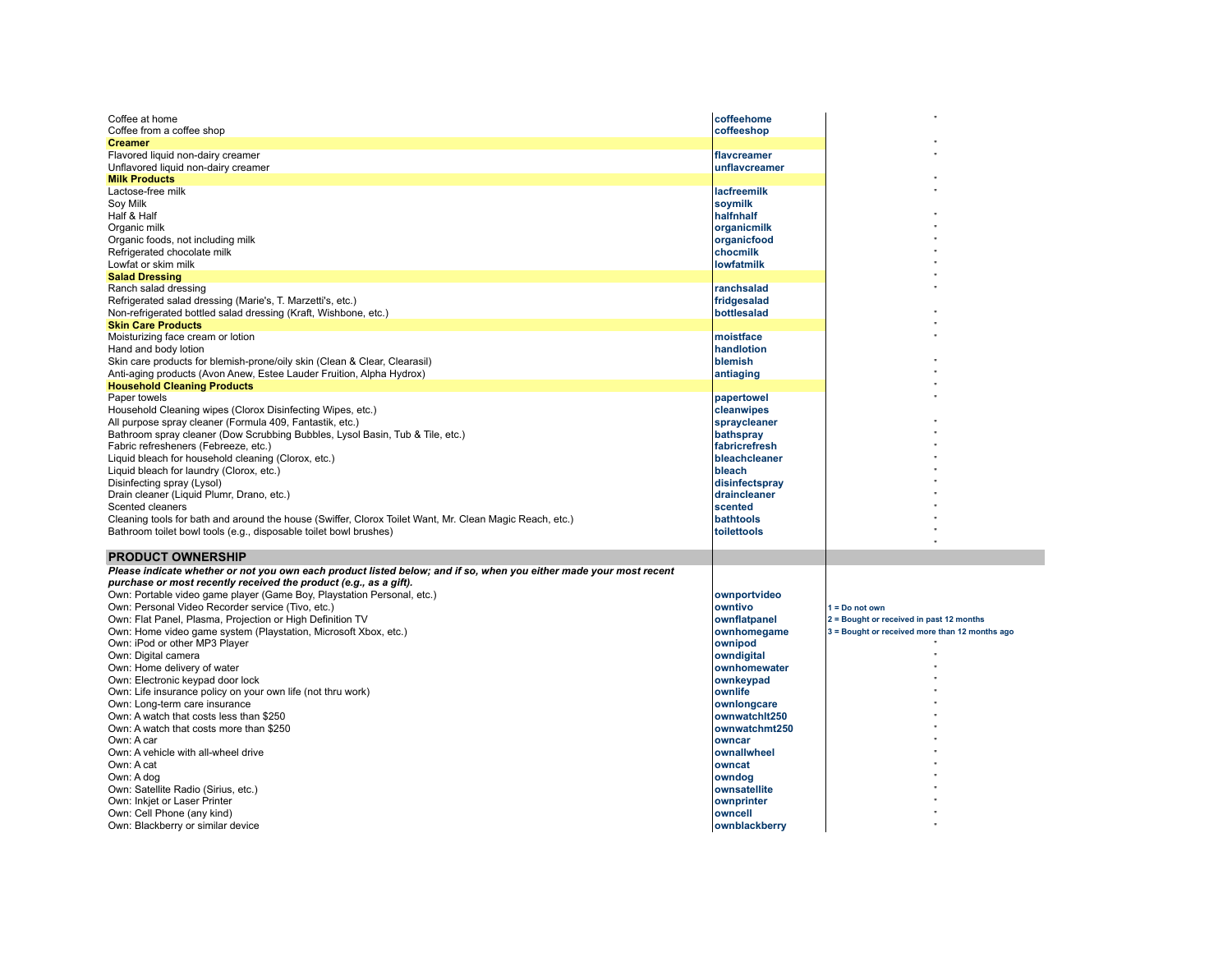| Own: Mutual fund (not through a 401K)<br>Own: Common stock (not mutual funds)<br>Own: Home equity line of credit         | ownmutual<br>ownstock<br>ownhomeequity |                                         |
|--------------------------------------------------------------------------------------------------------------------------|----------------------------------------|-----------------------------------------|
| <b>INTEND TO PURCHASE</b>                                                                                                |                                        |                                         |
| Please indicate when you are most likely to make your next purchase of each product listed, regardless of whether or not |                                        |                                         |
| you currently own the product.                                                                                           |                                        |                                         |
| Intend to own: Portable video game player (Game Boy, Playstation Personal, etc.)                                         | intendportvideo                        | 1= Do not intend to buy                 |
| Intend to own: Personal Video Recorder service (Tivo, etc.)                                                              | intendtivo                             | 2 = Will buy within next 12 months      |
| Intend to own: Flat Panel, Plasma, Projection or High Definition TV                                                      | intendflatpanel                        | 3 = Will buy 1-4 years from now         |
| Intend to own: Home video game system (Playstation, Microsoft Xbox, etc.)                                                | intendhomegame                         | 4 = Will buy more than 4 years from now |
| Intend to own: iPod or other MP3 player                                                                                  | intendipod                             |                                         |
| Intend to own: Digital camera                                                                                            | intenddigital                          |                                         |
| Intend to own: Home delivery of water<br>Intend to own: Home door lock                                                   | intendhomewater<br><b>intendlock</b>   |                                         |
| Intend to own: Electronic keypad door lock                                                                               | intendkeypad                           |                                         |
| Intend to own: Life insurance policy on your own life (not thru work)                                                    | intendlife                             |                                         |
| Intend to own: Long-term care insurance                                                                                  | intendlongcare                         |                                         |
| Intend to own: A watch that costs less than \$250                                                                        | intendwatchlt250                       |                                         |
| Intend to own: A watch that costs more than \$250                                                                        | intendwatchmt250                       |                                         |
| Intend to own: A car                                                                                                     | <b>Intendcar</b>                       |                                         |
| Intend to own: A vehicle with all-wheel drive                                                                            | <b>intendallwheel</b>                  |                                         |
| Intend to own: Automobile tires                                                                                          | <b>Intendtires</b>                     |                                         |
| Intend to own: A cat                                                                                                     | intendcat                              |                                         |
| Intend to own: A dog                                                                                                     | intenddog                              |                                         |
| Intend to own: Satellite Radio (Sirius, etc.)                                                                            | intendsatellite                        |                                         |
| Intend to own: Inkjet or Laser Printer                                                                                   | intendprinter                          |                                         |
| Intend to own: Cell Phone (any kind)                                                                                     | intendcell                             |                                         |
| Intend to own: Blackberry or similar device                                                                              | intendblackberry                       |                                         |
| Intend to own: Mutual fund (not through a 401K)                                                                          | intendmutual                           |                                         |
| Intend to own: Common stock (not mutual funds)                                                                           | intendstock                            |                                         |
| Intend to own: Home equity line of credit                                                                                | intendhomeequity                       |                                         |
| <b>TELEVISION SHOWS</b>                                                                                                  |                                        |                                         |
| Please indicate how much you like each of the following types of television shows                                        |                                        |                                         |
| Adventure/Outdoor                                                                                                        | tvadventure                            | $1 = Do$ not like                       |
| Biography                                                                                                                | tvbiography                            | $2 =$ Like a little                     |
| <b>Cartoons or Animated</b>                                                                                              | tvcartoon                              | $3 =$ Like a lot                        |
| Children's Shows                                                                                                         | tvchildren                             |                                         |
| Comedy                                                                                                                   | tvcomedy                               |                                         |
| Daytime Dramas or Soap Operas<br>Documentaries                                                                           | tvsoap<br>tvdocumentaries              |                                         |
| Drama                                                                                                                    | tvdrama                                |                                         |
| Entertainment/Personality                                                                                                | tventertainment                        |                                         |
| Game shows                                                                                                               | tvgameshows                            |                                         |
| History shows                                                                                                            | tvhistory                              |                                         |
| Home shopping                                                                                                            | tvhomeshop                             |                                         |
| Makeover shows                                                                                                           | tvmakeover                             |                                         |
| Movies                                                                                                                   | tvmovie                                |                                         |
| Music videos                                                                                                             | tvmusic                                |                                         |
| News                                                                                                                     | tvnews                                 |                                         |
| Political talk shows                                                                                                     | tvpolitical                            |                                         |
| Reality shows                                                                                                            | tvreality                              |                                         |
| Religious programming                                                                                                    | tvreligious                            |                                         |
| Science fiction                                                                                                          | tvscience                              |                                         |
| Talk shows                                                                                                               | tvtalk                                 |                                         |
| Travel                                                                                                                   | tvtravel                               |                                         |
| Weather                                                                                                                  | tvweather                              |                                         |
| <b>CABLE TELEVISION</b>                                                                                                  |                                        |                                         |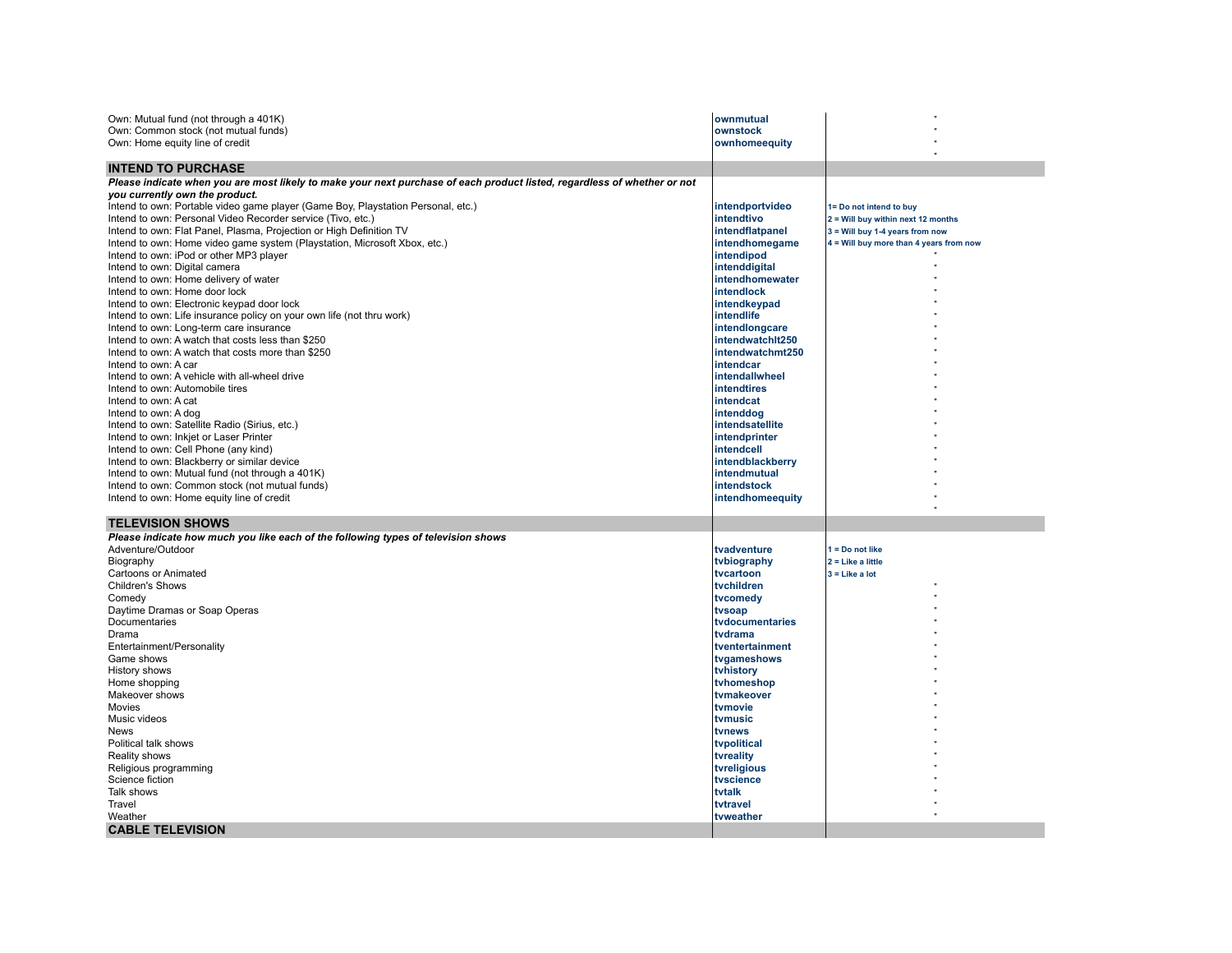| Do you subscribe to cable TV?                                                                                                                                                                                                                                                                                                                                                                                                                                                                                                                                | havecable                                                                                                                                                                                                                                | $1 = Yes$                                                                                                                                                                    |
|--------------------------------------------------------------------------------------------------------------------------------------------------------------------------------------------------------------------------------------------------------------------------------------------------------------------------------------------------------------------------------------------------------------------------------------------------------------------------------------------------------------------------------------------------------------|------------------------------------------------------------------------------------------------------------------------------------------------------------------------------------------------------------------------------------------|------------------------------------------------------------------------------------------------------------------------------------------------------------------------------|
| Which of the following describes your cable TV package?<br>(Base: Subscribe to cable TV) I subscribe to basic cable TV services<br>(Base: Subscribe to cable TV) I subscribe to premium cable TV services (HBO, Showtime, etc.)<br>(Base: Subscribe to cable TV) I have purchased a pay-per-view program in the last 12 months<br>(Base: Subscribe to cable TV) I subscribe to digital cable without digital video recording<br>(Base: Subscribe to cable TV) I subscribe to digital cable with digital video recording                                      | cablebasic<br>cablepremium<br>cablepayper<br>cabledvr<br>cablenodvr                                                                                                                                                                      | $0 = No$<br>$1 = Yes$<br>$0 = No$                                                                                                                                            |
| (Base: Do not subscribe to cable TV) Why don't you have cable TV?                                                                                                                                                                                                                                                                                                                                                                                                                                                                                            | whynocable                                                                                                                                                                                                                               | 1 = I do not own a television<br>2 = Cable TV is not available to me<br>3 = Cable TV is available to me, but I choose not to<br>subscribe<br>4 = I subscribe to satellite TV |
|                                                                                                                                                                                                                                                                                                                                                                                                                                                                                                                                                              |                                                                                                                                                                                                                                          |                                                                                                                                                                              |
| <b>RADIO</b><br>Please indicate how much you like each of the following types of radio programs<br>All News<br>Public Radio<br>Classical<br>Country<br>Easy Listening<br>Talk Radio<br><b>Adult Contemporary</b><br>Rap/Hip-Hop<br>Jazz<br>Jazz/R&B<br>Religious/Gospel<br>Classic Rock<br>Hard Rock<br>Oldies (60s, 70s, 80s)<br>All Sports                                                                                                                                                                                                                 | radionews<br>radiopublic<br>radioclassical<br>radiocountry<br>radioeasylisten<br>radiotalk<br>radioadult<br>radiorap<br>radiojazz<br>radiojazzrb<br>radioreligious<br>radioclassicrock<br>radiohardrock<br>radiooldies<br>radioallsports | $1 = Do$ not like<br>$2 =$ Like a little<br>$3 =$ Like a lot                                                                                                                 |
| <b>NEWSPAPER</b>                                                                                                                                                                                                                                                                                                                                                                                                                                                                                                                                             |                                                                                                                                                                                                                                          |                                                                                                                                                                              |
| Below is a list of sections of the newspaper. Please click on the box next to each section that you READ OR LOOK AT<br>REGULARLY<br>Local or National news section<br>Comics section<br>Sports section<br><b>Business section</b><br>Women's section<br>Food section<br><b>Entertainment section</b><br>Lifestyle section<br><b>Classified Ads</b><br>Sunday Magazine<br><b>Retailer inserts</b><br>Coupon Inserts<br>Movie listings<br>Do not read the newspaper                                                                                            | newslocal<br>newscomics<br>newssports<br>newsbusiness<br>newswomen<br>newsfood<br>newsentertain<br>newslifestyle<br>newsads<br>newssunday<br>newsretail<br>newscoupon<br>newsmovie<br>newsdonotread                                      | $1 = Yes$<br>$0 = No$                                                                                                                                                        |
| <b>MAGAZINE</b><br>Below is a list of magazine formats. Please indicate which magazine formats you READ REGULARLY<br>Home (Better Homes & Gardens, Country Living, Architectural Digest, etc.)<br>Women's (Ladies Home Journal, Good Housekeeping, Family Circle, etc.)<br>Young Women's (Cosmopolitan, Seventeen, etc.)<br>Lifestyle magazines (O (Oprah's magazine), Martha Stewart Living, Real Simple, etc.)<br>Men's magazines (GQ, Playboy, etc.)<br>Young Men's Magazines (Maxim, Details, FHM, etc.)<br>Sunday magazines (Parade, USA Weekend, etc.) | maghome<br>magwomen<br>magyoungwomen<br>maglifestyle<br>magmen<br>magyoungmen<br>magsunday                                                                                                                                               | $1 = Yes$<br>$0 = No$                                                                                                                                                        |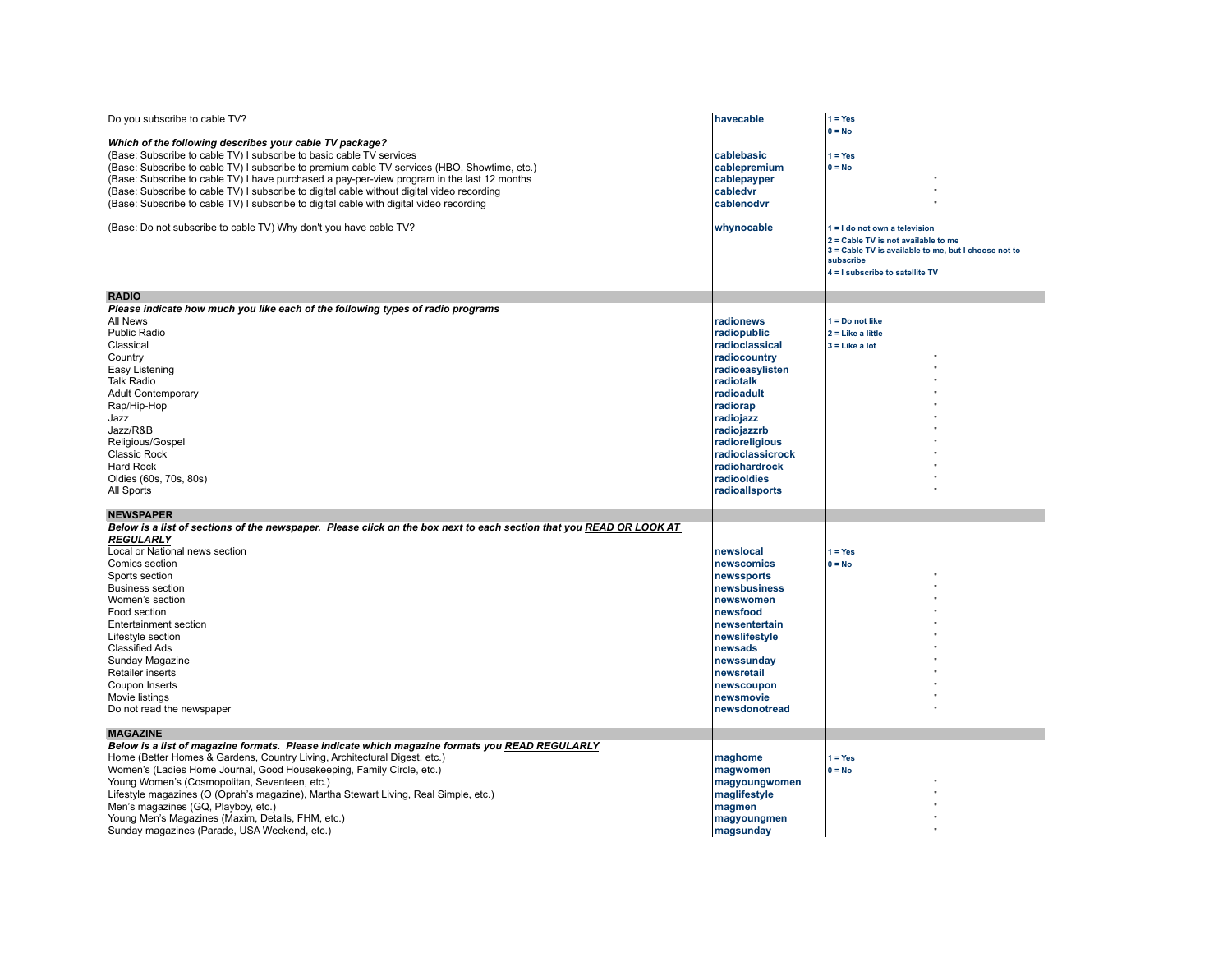| Commentary, Literature and Essays (New Yorker, Harper's Atlantic Monthly, UTNE Reader, etc.)<br>Gen Y Magazines (Rolling Stone, Esquire, etc.)<br>Special Interest (Boating, AARP, Wine Spectator, etc.)<br>Gender                                                                                                                                                                                                                                                                                                                                                      | magcomment<br>maggeny<br>magspecial<br>gender                                                                                           | $1 = Male$<br>$2 =$ Female                                                                                                                                                             |
|-------------------------------------------------------------------------------------------------------------------------------------------------------------------------------------------------------------------------------------------------------------------------------------------------------------------------------------------------------------------------------------------------------------------------------------------------------------------------------------------------------------------------------------------------------------------------|-----------------------------------------------------------------------------------------------------------------------------------------|----------------------------------------------------------------------------------------------------------------------------------------------------------------------------------------|
| <b>DEMOGRAPHICS</b>                                                                                                                                                                                                                                                                                                                                                                                                                                                                                                                                                     |                                                                                                                                         |                                                                                                                                                                                        |
| Age range                                                                                                                                                                                                                                                                                                                                                                                                                                                                                                                                                               | resagerg                                                                                                                                | $1 = 18 - 24$<br>$2 = 25 - 34$<br>$3 = 35 - 44$<br>$4 = 45 - 54$<br>$5 = 55 - 64$<br>$6 = 65+$                                                                                         |
| Which of the following best describes your current relationship status?                                                                                                                                                                                                                                                                                                                                                                                                                                                                                                 | mstatq                                                                                                                                  | $1 =$ Married<br>$2 = Widowed$<br>$3 =$ Separated<br>$4 = Divorced$<br>5 = Single (never married)<br>6 = Living with somebody in a romantic relationship<br>$7$ = Prefer not to answer |
| Race, including Hispanic                                                                                                                                                                                                                                                                                                                                                                                                                                                                                                                                                | race                                                                                                                                    | $1 = White$<br>$2 = Black$<br>$3 = Asian$<br>$4 = Hispanic$<br>$5 = Other$<br>6 = Prefer not to answer                                                                                 |
| How many people are there in your household?                                                                                                                                                                                                                                                                                                                                                                                                                                                                                                                            | hhsize                                                                                                                                  | $1 = One$<br>$2 = Two$<br>$3 = Three$<br>$4 = Four$<br>$5 =$ Five<br>$6 = Six$<br>$7 =$ Seven<br>$8 =$ Eight or more                                                                   |
| Do you have any children?                                                                                                                                                                                                                                                                                                                                                                                                                                                                                                                                               | havechild                                                                                                                               | $1 = Yes$<br>$0 = No$                                                                                                                                                                  |
| Do you have any children (your own or somebody else's) living at home with you?                                                                                                                                                                                                                                                                                                                                                                                                                                                                                         | numkidshome                                                                                                                             | $1 = Yes$<br>$0 = No$                                                                                                                                                                  |
| Number of children age under 1 year old living at home                                                                                                                                                                                                                                                                                                                                                                                                                                                                                                                  | childlt1                                                                                                                                | $1 = Zero$                                                                                                                                                                             |
| Number of children age 1-2 years old living at home<br>Number of children age 3-5 years old living at home<br>Number of children age 6-8 years old living at home<br>Number of children age 9-11 years old living at home<br>Number of children age 12-13 years old living at home<br>Number of children age 14-15 years old living at home<br>Number of children age 16-17 living at home<br>Number of children age 18-24 years old living at home<br>Number of children age 25-34 years old living at home<br>Number of children age 35 years or older living at home | child1to2<br>child3to5<br>child6to8<br>child9to11<br>child12to13<br>child14to15<br>child16to17<br>child18to24<br>child25to34<br>child35 | $2 = One$<br>$3 = Two$<br>$4 =$ Three or more                                                                                                                                          |
| Do you have any grandchildren?                                                                                                                                                                                                                                                                                                                                                                                                                                                                                                                                          | grandchild                                                                                                                              | $1 = Yes$<br>$0 = No$                                                                                                                                                                  |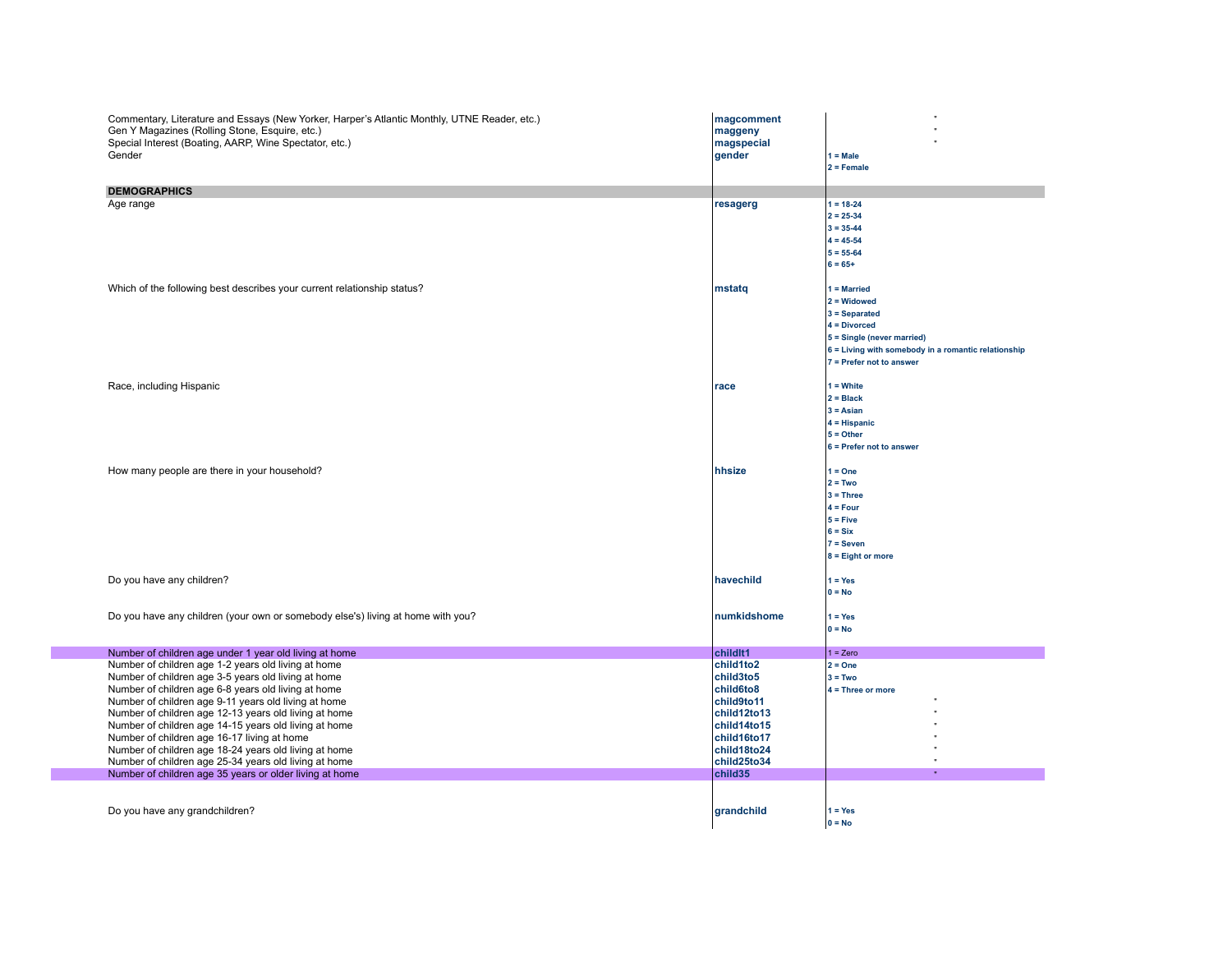| Education level of respondent                                            | edres       | 1 = Less than high school<br>2 = Graduated high school or trade school<br>3 = Attended college<br>4 = Graduated from college<br>5 = Attended post-graduate school<br>6 = Prefer not to answer       |
|--------------------------------------------------------------------------|-------------|-----------------------------------------------------------------------------------------------------------------------------------------------------------------------------------------------------|
|                                                                          |             |                                                                                                                                                                                                     |
| Employment status of respondent                                          | empres      | 1= Work for someone else full-time                                                                                                                                                                  |
|                                                                          |             | 2 = Self-employed full-time<br>3 = Work for someone else part-time                                                                                                                                  |
|                                                                          |             | 4 = Self-employed part-time                                                                                                                                                                         |
|                                                                          |             |                                                                                                                                                                                                     |
|                                                                          |             | 5 = Temporarily unemployed, but plan on working again                                                                                                                                               |
|                                                                          |             | 6 = Retired and not employed                                                                                                                                                                        |
|                                                                          |             | 7 = Disabled, Student, etc. and not employed                                                                                                                                                        |
|                                                                          |             | 8 = Full-time homemaker<br>9 = Prefer not to answer                                                                                                                                                 |
|                                                                          |             |                                                                                                                                                                                                     |
| (Base: Employed) Occupation of respondent                                | occup       | 1 = Professional                                                                                                                                                                                    |
|                                                                          |             | 2 = Executive (Managerial or Administrative)                                                                                                                                                        |
|                                                                          |             | 3 = Administrative support, Clerical                                                                                                                                                                |
|                                                                          |             | $4 = Sales$                                                                                                                                                                                         |
|                                                                          |             | 5 = Precision production, Craft, or Repair                                                                                                                                                          |
|                                                                          |             | 6 = Operator, Fabricator or Laborer                                                                                                                                                                 |
|                                                                          |             | 7 = Technician and related support                                                                                                                                                                  |
|                                                                          |             | 8 = Farming, Forestry, or Fishing                                                                                                                                                                   |
|                                                                          |             | $9 =$ Service                                                                                                                                                                                       |
|                                                                          |             | $10 = Other$                                                                                                                                                                                        |
| (Base: Employed) How much do you enjoy your job?                         | jobenjoy    | $1 = A$ lot                                                                                                                                                                                         |
|                                                                          |             | $2 = A$ little                                                                                                                                                                                      |
|                                                                          |             | $3 = Not at all$                                                                                                                                                                                    |
| (Base: Employed) Do you consider your work to be a career or just a job? | work        | $1 = A career$                                                                                                                                                                                      |
|                                                                          |             | $2 =$ Just a job                                                                                                                                                                                    |
|                                                                          |             |                                                                                                                                                                                                     |
| (Base: Employed) Business ownership status                               | ownbusiness | 1 = Own a business which you operate out of your home<br>2 = Own a business which you operate out of a location<br>other than your home<br>3 = Do not own a business but intend to start one in the |
|                                                                          |             | next two years                                                                                                                                                                                      |
|                                                                          |             | 4 = Neither own nor intend ot own a business                                                                                                                                                        |
| Type of dwelling unit                                                    | dwelling    | $1 = A$ house that I own                                                                                                                                                                            |
|                                                                          |             | 2 = A condominium or townhouse that I own<br>3 = A house, condominium, or townhouse that<br>somebody else owns                                                                                      |
|                                                                          |             | $4 = An$ apartment that I rent                                                                                                                                                                      |
|                                                                          |             | $5 = A$ mobile home                                                                                                                                                                                 |
|                                                                          |             | $6 = Other$                                                                                                                                                                                         |
| Household income                                                         | income      | $1 =$ Under \$20,000                                                                                                                                                                                |
|                                                                          |             |                                                                                                                                                                                                     |